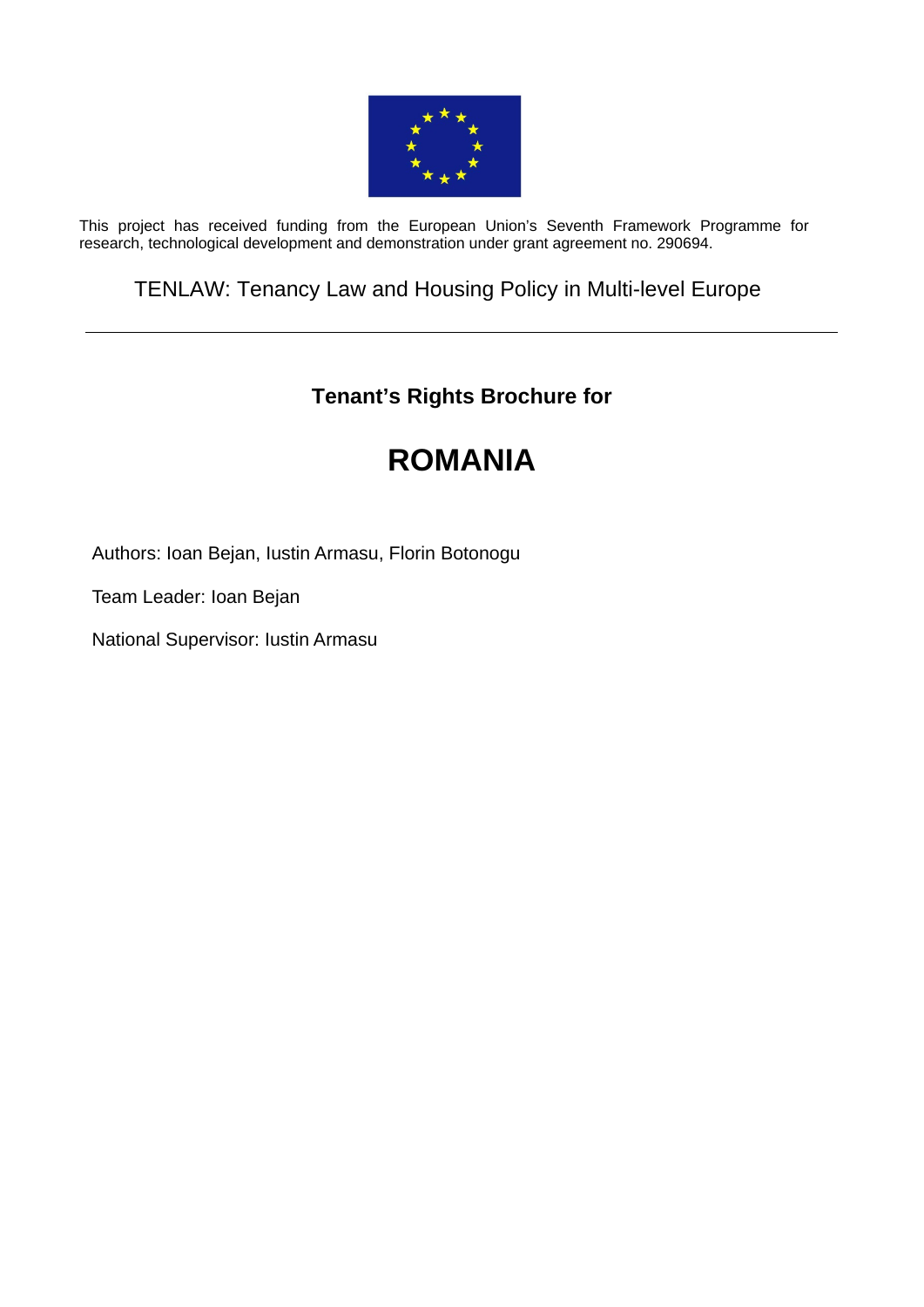# **II. Tenant's Rights Brochure**

## **ROMANIA**

*Ioan Bejan, Iustin Armasu, Florin Botonogu* 

#### **Summary of Contents**

#### **1. Introductory information**

- **2. Looking for a place to live** 
	- **2.1. Rights of the prospective tenant**
	- **2.2. The rental agreement**
- **3. During the tenancy** 
	- **3.1. Tenant's rights**
	- **3.2. Landlord's rights**
- **4. Ending the tenancy** 
	- **4.1. Termination by the tenant**
	- **4.2. Termination by the landlord**
	- **4.3. Return of the deposit**
	- **4.4. Adjudicating a dispute**
- **5. Additional information**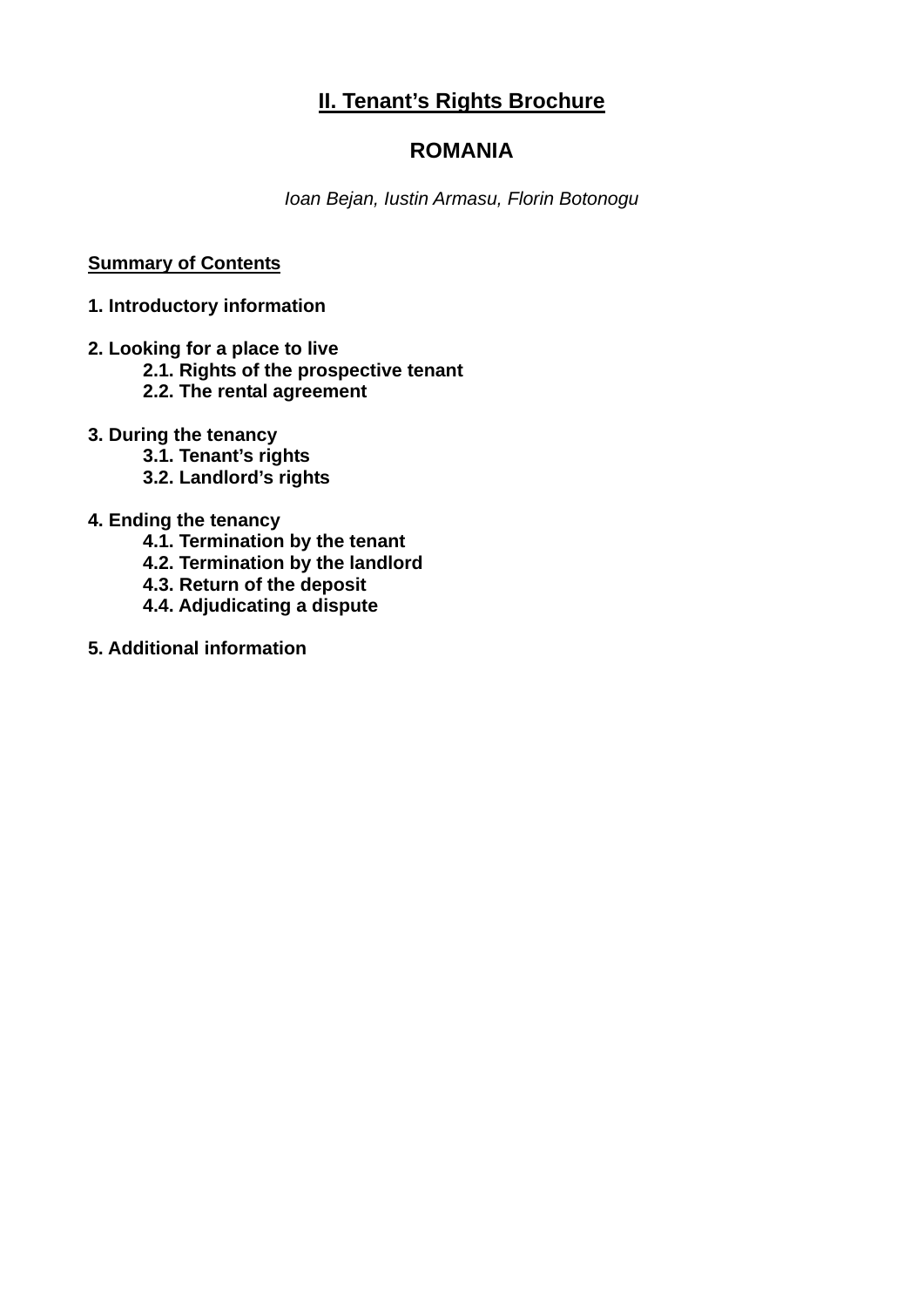### **1. Introductory information**

Give a very brief introduction on the national rental market (MAX 2 Pages)

With its 20.[1](#page-2-0)2 million inhabitants dispersed in 7.4 million households (Census 2011),<sup>1</sup> Romania is the largest country of South East Europe. Its economy and population are strongly concentrated in Bucharest, the capital city, with two million inhabitants. Romania has a housing stock of 8.5 million dwellings, located in 5.1 million buildings. Bucharest has a housing stock of slightly above 920,000, with only 2% social rental dwellings.

With an owner occupation rate of 98.2%, Romania is a "super home-ownership state": 98.2% of all conventional dwellings are privately-owned (97.5% in municipalities and cities and 99.1% in communes), followed by state property, which accounts for only 1.4% (2.1 % in municipalities and cities and 0.7% in communes).<sup>[2](#page-2-1)</sup> Other forms of ownership are almost nonexistent, accounting for about 0.3% of the total number of conventional dwellings.

| Home ownership - Total |      |                                   |      |                      |     |        |   |                 |     |
|------------------------|------|-----------------------------------|------|----------------------|-----|--------|---|-----------------|-----|
|                        |      | Out of which:<br>Private rental** |      | <b>Public Rental</b> |     | Other  |   | <b>Total</b>    |     |
| No.                    | %    | No.                               | %    | No.                  | %   | No.    | % | No.             | %   |
| 8,301,476              | 98.2 | 1,000,000                         | 11.8 | 122,538              | 1.4 | 16,928 |   | $0.4$ 8,450,942 | 100 |

#### Table 1. Tenure structure\*

\* Source: N.I.S (2012)

\*\*Expert estimate

 $\overline{a}$ 

Another source of information, for comparison, is EU – SILC data for 2012, according to which 96.6% of the Romanian families lives in owner occupied housing, 2.8% in social rental and "rent-free tenure" and around 0.8% in private rental.<sup>[3](#page-2-2)</sup>

Private rental housing has increased significantly after 1990, as a result of rent control elimination, privatization and restitution of public housing, mainly in larger cities. The share of private rental sector is widely considered underestimated due to tax avoidance by practically all housing market stakeholders. While it is difficult to estimate precisely the size of the private rental stock, it is clear that the various official national estimates in the range of 4 to 7 percent are significantly lower than the actual figures for urban areas. From a methodological point of view, the enumeration of rental properties is even more difficult within the Census, because a grey market exists in which rental properties are not reported to census officials. A frequent reason for this might be that landlords wish to avoid paying taxes. Starting with the official tenure statistics available from the 2002 census and making adjustments for rental units that are "invisible" because they are vacant or part of the grey market, it is reasonable to assume that the share of the urban housing stock consisting of rental units is in the 11 to 15 percent range.

<span id="page-2-0"></span><sup>1</sup> National Institute of Statistics, <http://www.recensamantromania.ro/en/>

<span id="page-2-1"></span><sup>2</sup> In Romania, the commune is the lowest level of administrative division; it is the *rural* subdivision of a [county.](http://en.wikipedia.org/wiki/Counties_of_Romania) Urbanised areas, such as towns and cities within a county, are given the status of [city](http://en.wikipedia.org/wiki/Cities_in_Romania) or "[municipality"](http://en.wikipedia.org/wiki/Municipality_in_Romania).

<span id="page-2-2"></span><sup>3</sup> Eurostat (SILC) – Distribution of population by tenure status, type of household and income group, 2012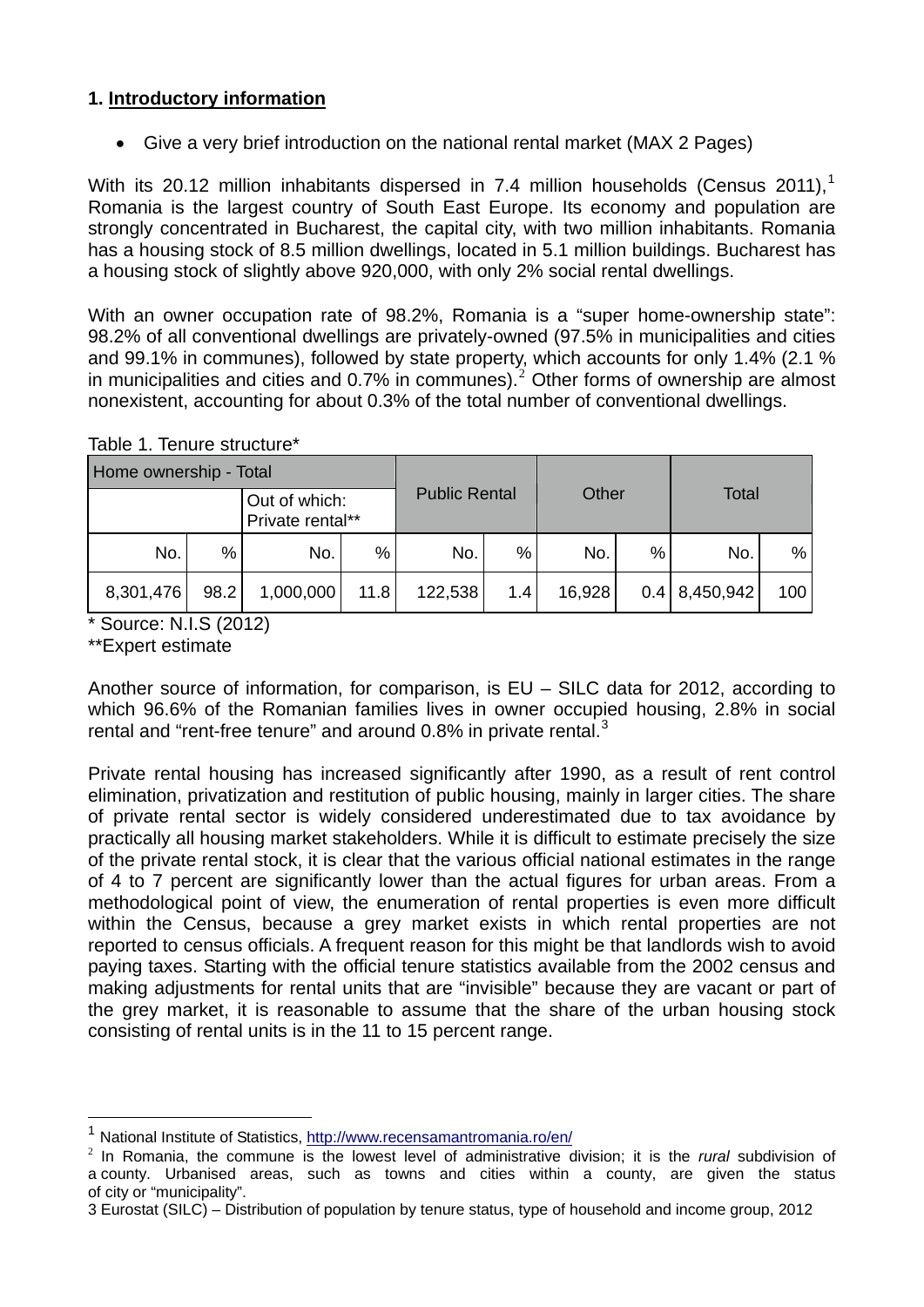• Current supply and demand situation

Almost 67% of the existing housing stock was built after 1960 and many of these buildings suffer from poor thermal insulation and ongoing deterioration. The surface of the living area per capita is smaller than the EU average by cca. 17.5 m² per person. The issue of overcrowding can only be solved by new residential construction, but the rate of renewal of the housing stock has drastically decreased after 1990. Housing completions have increased considerably over the years, with a peak in 2008 with 67,000 units for the whole of Romania. This was 3.1 units per 1,000 inhabitants, while the EU average was 5.2 in the same year. Since then, housing completions have constantly decreased, to 49,000 units in 2010 (2.3 per 1,000 inhabitants) and to some 45,000 units in 2011. The vast majority of new construction is single family houses and condominiums, 57.7% being built in rural areas. More than 90% of new construction is realized by private persons or companies, with around one quarter of this by foreign companies.

New housing construction activities are quite visible in the suburbs of Bucharest, whereas the capital city itself has below average numbers of new homes, representing 1 new unit per 1,000 inhabitants.

The emergence of professional landlords is a relatively new and so far marginal phenomenon. The typical lessor is a so called "accidental landlord": a private individual of above average income who has more living space than what their own housing needs require, or more than one housing unit, so s/he rents out the unused living quarters as a secondary source of income. The term of the contract is typically short, usually for 1 year.

The public rental sector is presently almost non-existent in Romania. More than 2.2 million units from the formerly public rental dwellings (27% of the total housing stock) have been privatized after transition. Residual social rental housing, decimated by the mass privatization and homeownership programs, cannot accommodate the newly created postprivatization households with lower incomes, let alone the young and mobile, to any meaningful degree. Occupancy of the social housing stock is dominated by the previously allocated tenants and thus lacks socio-economic targeting for the current dynamic situation. Also, the huge difference between the social and private rental rents effectively lock sitting tenants into their dwellings, preventing any significant adjustment, restructuring and reallocation within this stock.

Housing policy design and implementation capacities remain limited in Romania. This is demonstrated amply by the backlog in both private and public rental housing production and maintenance of the existing stock.

Main current problems of the national rental market from the perspective of tenants:

- Affordability problems, especially in urban centres where the prices are driven up by migration pressure;
- Tax evasion, a common practice on the Romanian rental housing market, that pushes private rentals into the shadow economy;
- Insecurity of tenancy period and lack of predictable contracts caused by nonexistence of clear guidelines and rules to conflict resolution;
- The constant decrease of the public housing stock from the biggest cities that resulted in longer waiting lists;
- Significance of different forms of rental tenure.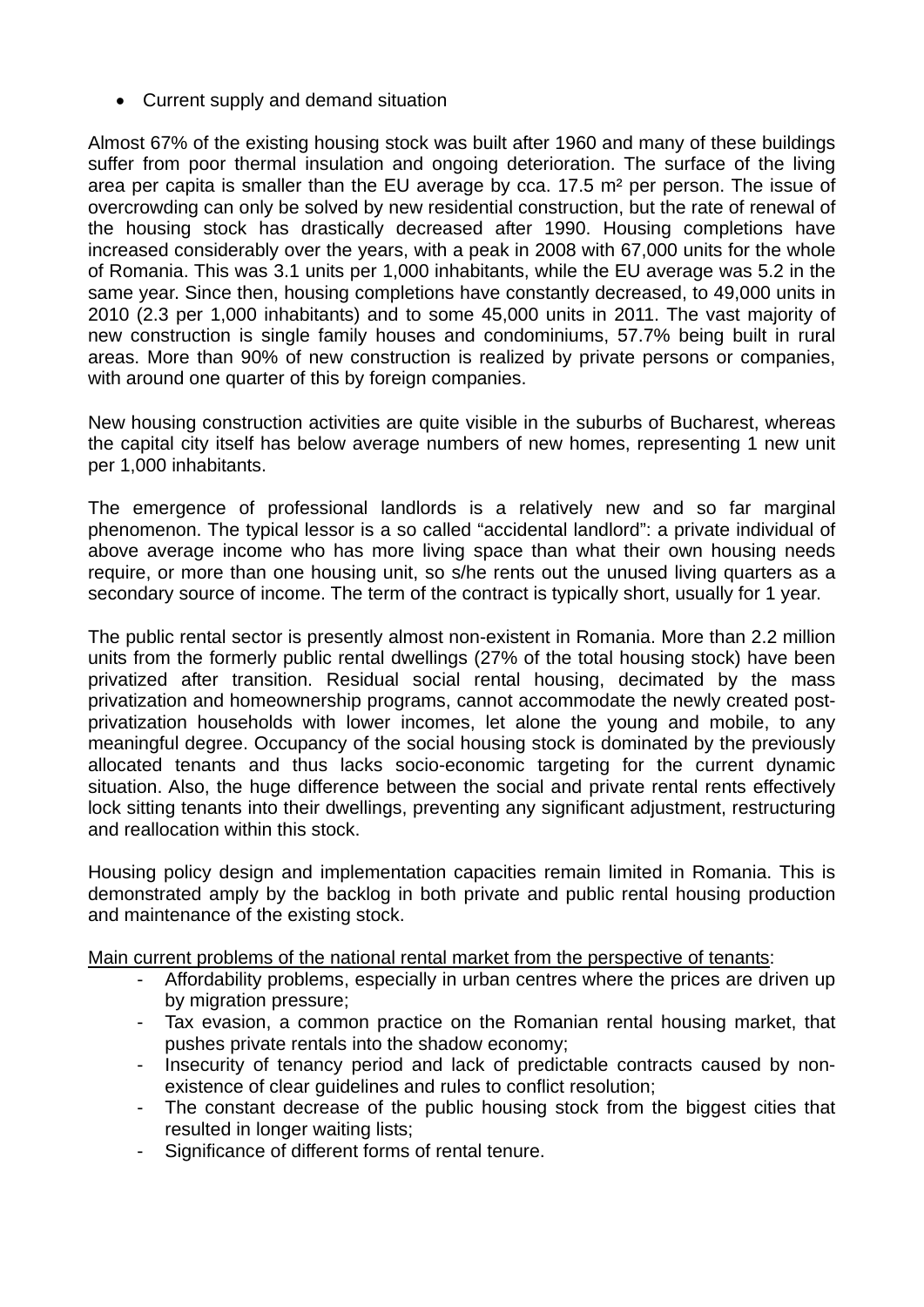The only clearly distinguished rental tenure forms in Romania are the private and public rental. Owner-occupation is currently the dominant tenure form and is considered to be cheaper than rental, especially with the present very limited access to affordable rental. According to the last 2011 Census, more than 98% of all conventional dwellings are privately owned, followed state property which accounts for only 1.4%.

#### Private renting

Private rental housing has increased significantly after 1990, as a result of rent control elimination, privatization and restitution of public housing, mainly in larger cities. The share of private rental sector is unanimously considered underestimated due to tax avoidance by the vast majority of landlords. According to official statistics the private rental sector covers 4-7% of the housing stock, which is clearly lower than the actual share of private renting in urban areas. Many rental dwellings are "invisible" for official statistics, as they are vacant or part of the grey market. According to expert estimates, it is reasonable to assume that the share of rental units is somewhere between 11-15% of the urban housing stock.

> "Housing with a public task" (e.g. dwellings offered by housing associations, public bodies etc.)

Currently, the share of public rental housing is among the lowest in EU, below 1.4% from the total housing stock: 2.1% is located in the biggest cities and only 0.7% in communes. The typical social landlords are local authorities that are managing both the allocation procedure and the maintenance issues. Social housing is regarded in Romania as housing for the poorest strata of the society and over time it became a residual sector. Some of the social houses are built in segregated areas, on the margins of the cities, and are usually inhabited by the Roma.

> o Some general recommendations to foreigners on how to find a rental home (including any specificities with respect to the position of foreigners on the national rental market)

Finding a rental property is not a complicated issue for foreigners, since they do not face linguistic problems because most of the urban landlords in Romania speak English. However, it is highly advisable for a foreigner to address a well-known brokerage agency with a sound track record.

- o Main problems and "traps" (circa 5) in tenancy law from the perspective of tenants
- 1. Affordability
- 2. Tax evasion
- 3. Tenure insecurity
- 4. Unpredictable tenant-landlord relations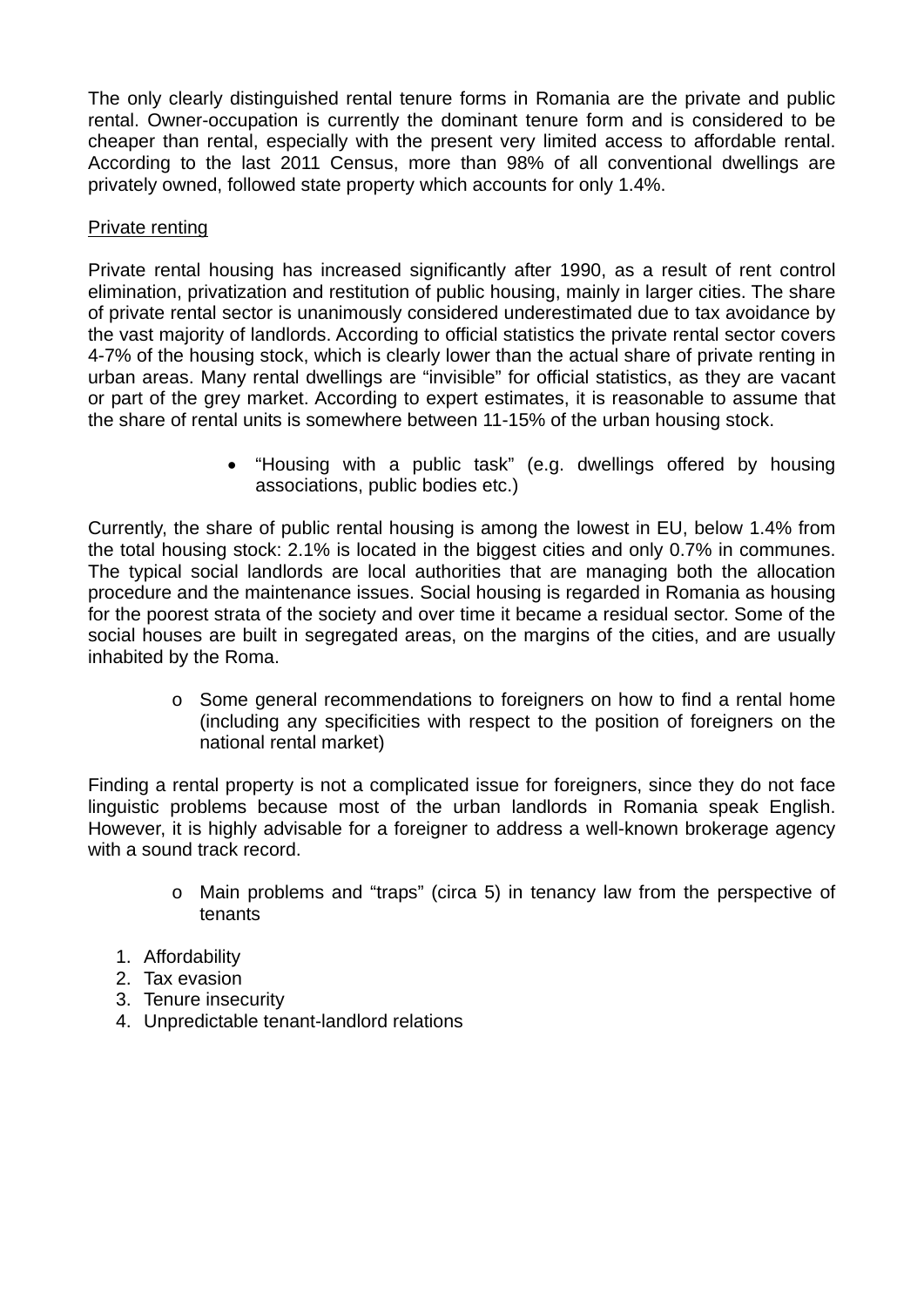**Important legal terms related to tenancy law**

| Romanian                      | <b>English</b>                            |  |  |  |  |
|-------------------------------|-------------------------------------------|--|--|--|--|
| Proprietar                    | Owner                                     |  |  |  |  |
| Chirias                       | Lessee                                    |  |  |  |  |
| Sub-inchiriere                | Sub-tenancy                               |  |  |  |  |
| Comision de intermediere      | Brokerage fee                             |  |  |  |  |
| Garantie                      | Security deposit                          |  |  |  |  |
| Cheltuieli comune             | Common costs (shared costs in multifamily |  |  |  |  |
|                               | buildings, usually condominiums and       |  |  |  |  |
|                               | cooperatives)                             |  |  |  |  |
| Chiria                        | Rent                                      |  |  |  |  |
| Lucrari de intretinere        | Maintenance works                         |  |  |  |  |
| Utilitati                     | <b>Utilities</b>                          |  |  |  |  |
| Contract pe termen determinat | Fixed-term contract                       |  |  |  |  |

#### **2. Looking for a place to live**

#### **2.1. Rights of the prospective tenant**

 What bases for discrimination in the selection of tenants are allowed/prohibited? What about, for example, status as a foreigner, student, unmarried partner, or person with a short-term work contract?

According to the present legal framework, discrimination is defined as any distinction, exclusion, restriction or preference based on race, nationality, ethnicity, language, religion, social status, belief, sex, sexual orientation, age, disability, contagious chronic disease, HIV infection, belonging to a disadvantaged category, and any other criteria that has the purpose or effect of restriction, prevention recognition, enjoyment or exercise, on an equal footing, of human rights and fundamental freedoms and legal rights in the political, economic, social, cultural or any other field of public life.

The legislation states that the refusal to sell or lease a land or building for housing on discrimination basis against an individual or a group of persons is considered a contravention, unless the act falls under criminal law. The sanction for this contravention consists in a fine of 1,000 to 30,000 lei if discrimination is directed against an individual, or a fine of 2,000 lei to 100,000 lei if perpetrated against a group of people or a community. Therefore the private landlord, the State, or the municipalities can be held accountable in cases of breach of the principle of equal treatment. In this respect, the Romanian Law is perfectly harmonized with the EU Law.

 What kinds of questions by the landlord are allowed (e.g. on sexual orientation, intention to have children etc.)? If a prohibited question is asked, does the tenant have the right to lie?

Formal regulation is very limited in this regard. Generally, the choice of a tenant is based on the person's financial situation. It is important that the tenant can afford to pay the rent and the other utilities. It is unusual that the landlord would ask something about the person's sexual orientation. Although many Romanians are generally religious and do not agree to same sex couples, it is unlikely that such a question will be asked.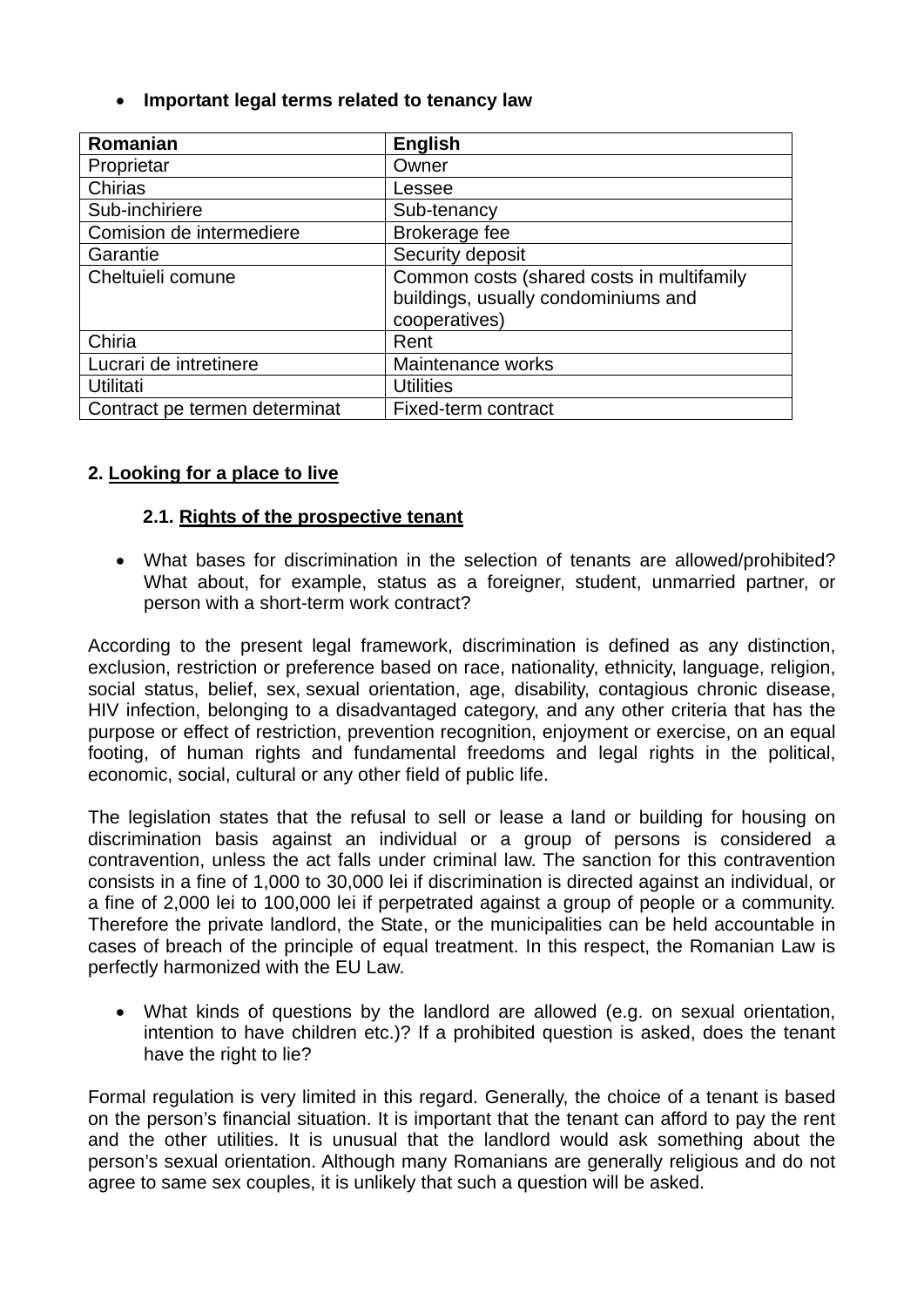Is a "reservation fee" usual and legal (i.e. money charged by the landlord to allow the prospective tenant to participate in the selection process)?

A "reservation fee" is only legal if both the prospective tenant and the landlord agree to it. It is unusual that the landlord would restrict the selection process by imposing a fee. On the other hand, real estate agents might charge fees for their services. Usually the brokerage companies' fees vary between 1-3% of the value of the housing transaction, or alternatively, the amount of a monthly rent.

 What kinds of checks on the personal and financial status of the tenant are usual and legal (e.g. the landlord requiring an independent credit report)?

Generally, the relation between the landlord and the tenant is based on mutual trust. There are some landlords who search for a specific potential tenants' type, namely: young couples, women, students, depending on their personal experiences and beliefs. However, there is no regulation that allows the landlord to ask a salary statement from the tenant or other information regarding his financial status, without his consent.

Private credit reference agencies keeping records on individuals are not present in Romania. The Credit Bureau is only accessible by banks and other financial institutions

 What is the role of estate agents in assisting the tenant in the search for housing? Are there other bodies or institutions assisting the tenant in the search for housing?

The profession of real estate broker is not yet regulated as such, but there are some provisions issued by the National Authority for Consumers Protection. Even though real estate brokers have a rather negative public image, they act as intermediaries in more than 90% of private housing transactions. Less than 1% assumes representation of a party involved in a transaction; most of them play an intermediary role, the fees depending on the value of the transaction. The agents can provide information to the clients regarding the market trends and prices, history of the building, demands of the owner/tenant and recommendation regarding general legal accepted provisions under the rental housing contracts.

Official information for the available social housing and application procedures can be obtained from the specialised department of any local authority. However, this information is not transparent, easily accessible, enough user-friendly and publicly available.

 Are there any accessible "blacklists" (or equivalent mechanisms) of bad landlords/tenants? Is there a system for rating and labelling preferred landlords/tenants?

There is no official source in Romania where information about tenants / landlords is centralized. The best way for a landlord to find a good tenant is by recommendations. Another unofficial way to find out information about a potential tenant / landlord is through the real estate agencies. Some agencies reserve their right to select their clients and they also keep a database of the tenants who resorted to the real estate agency services in order to find an apartment/house. This is, in turn, also a good way for the potential tenant to find out information about the potential landlord.

### **2.2. The rental agreement**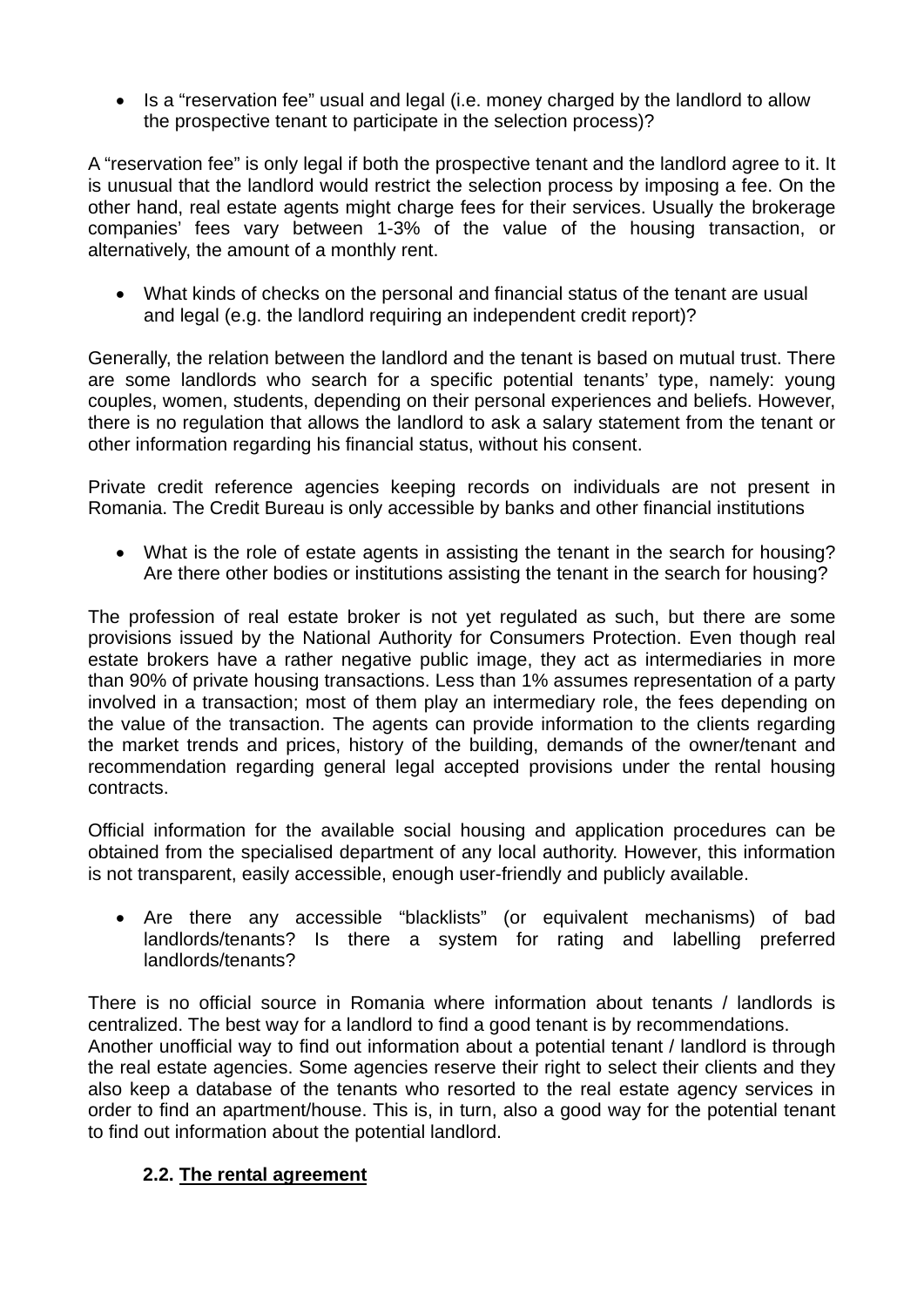What are the requirements for a valid conclusion of a rental contract (is written form necessary; is registration necessary and if yes, what kinds of fees apply lawfully)?

There is no legal requirement for a written form of the private rental contract, the consensus of the parties being fully sufficient to conclude it. However, the lack of a written form of the contract can generate several problems and potential disputes between landlord and tenant.

A written document is required for the fiscal registration and land book registration (this latter costs cca 15 EUR). In addition, a written contract is useful for both parties in case a disagreement arises in relation to the rights and obligations of the housing rental contract. The Romanian legislation does not foresee any fee for the lease contract conclusion. In case the parties choose to conclude a contract under authenticated form (in front of the public notary), they must cover the notary fees in amount of 0.3% from the rent owed for the entire term of the lease agreement.

Local authorities are mainly responsible for social housing administration, management of public services, and social issues. Municipalities are allowed to outsource social housing services to private or publicly owned management companies.

Public tenancy contract is usually for five years, with the possibility of prolongation or renewal of the contract on the basis of written proof of income. This should be signed by the mayor or an authorized representative. The law specifies the contract's provisions and conditions of cancellation. The law stipulates also the kinds of families and persons who are not eligible for being allocated a public housing unit, such as foreign nationals, or Romanian persons who own or formerly owned a house. Local authorities are entitled to detail and approve specific allocation criteria, according to local economic and social realities.

- What is the mandatory content of a contract?
	- o Which data and information must be contained in a contract?

There are no mandatory minimum requirements for a tenancy contract. However, for a valid conclusion of a contract, the parties only need to agree on the most relevant terms, like the property address and the monthly rent amount; other aspects of the tenancy may be agreed in the contract, although it is not required for the contract's validity.

> o Duration: open-ended vs. time limited contracts (if legal, under what conditions?)

The lease contract can be concluded without specifying the duration or length. However, a lease contract cannot exceed 49 years. The delimitation of the maximum leasing period is a novelty brought by the New Civil Code. Also, the termination of a lease can be a certain date or a future event whose time of occurrence is uncertain, such as tenant's death.

As for the other terms of the contract, lease duration is determined freely by the parties. However, in some cases, in order to protect the rights and interests of certain categories of persons, extensions of the lease term are possible (for example in public housing). In order to protect the tenant, Law 17/1994, Law 112/1995, Government Emergency Ordinance no. 40/1999, Government Emergency Ordinance no. 44/2009 and a number of other measures extended the effect of lease contracts if the tenant did not lose the right of use for the sole reason that the contract expired.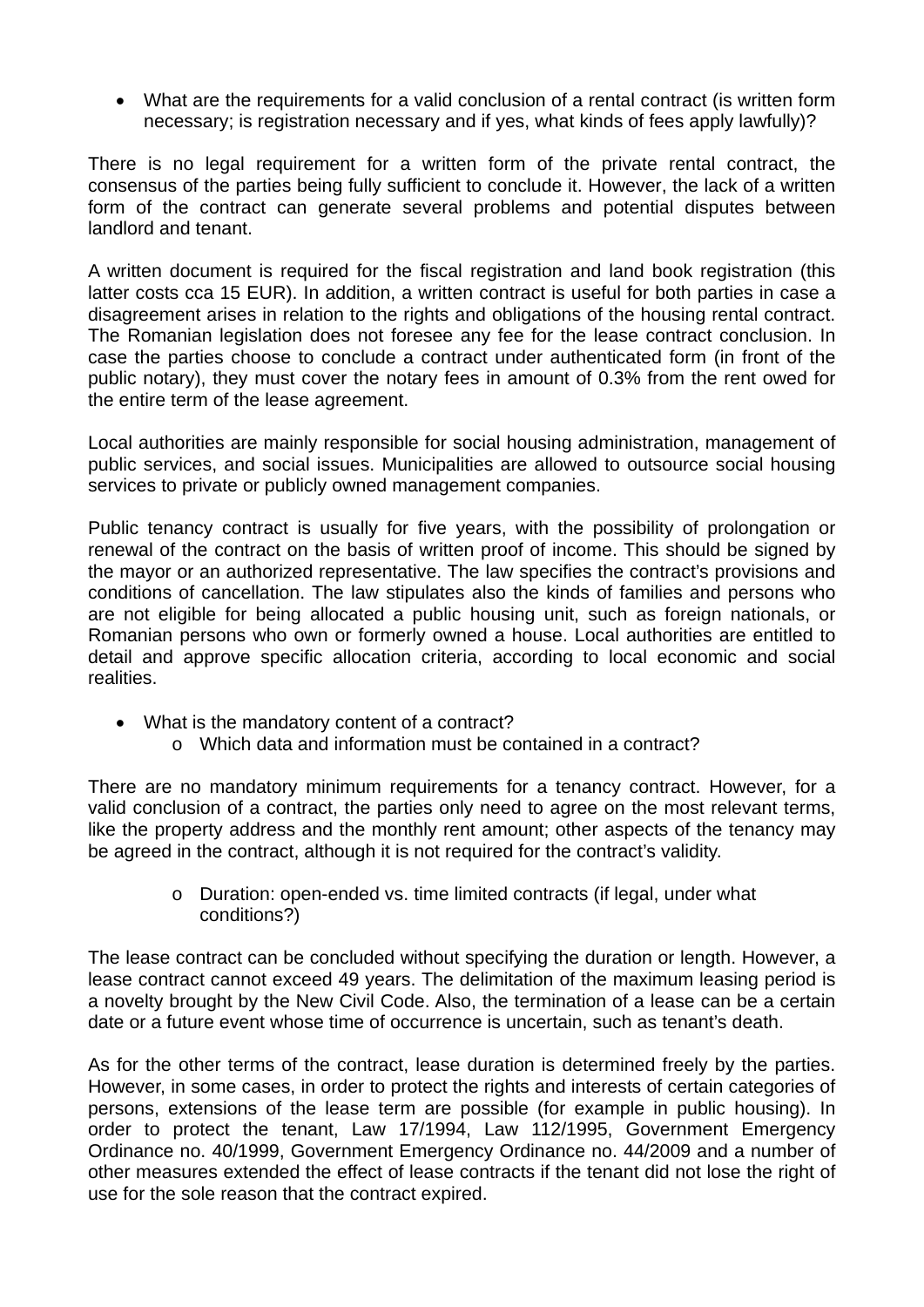There is no legal minimum duration of the housing lease contract. In practice, however, the minimum term for which such contracts are concluded is of 1 (one) year.

> o Which indications regarding the rent payment must be contained in the contract?

Although not required for the contract's validity, it is strongly recommended to establish the exact rent amount for a determined period (usually per month). The parties are free to agree in the method of payment, payment due dates, changes in the rent amount, rules for utilities payment etc.

The rent for dwellings that belong to the public or private property of the state or the State's administrative units, as well as for intervention housing and tied accommodation, is calculated on the basis of a monthly fee, depending on the rented area. The maximum rent level for the above mentioned dwellings (including the adjacent land) cannot exceed 15% of the monthly net income per family, when the monthly average net income per capita does not exceed the national average net salary.

The tenant has the obligation to inform the owner, within 30 days, of any change in the monthly net income per family, which may have as a consequence the increase of the rent. Not complying with this obligation may trigger the termination of the contract.

It is worth mentioning that the legislation forbids the termination of the lease contract or the eviction of the tenant on the grounds that he/she does not agree with the increase of the rent.

- Repairs, furnishings, and other usual content of importance to tenant
	- o Is it legal for the landlord to shift the costs for certain kinds of repairs (if yes, which?) to the tenant?

The New Civil Code states that the landlord has to do all the required repairs in the rented space in order to maintain it suitable for use throughout all the lease period. The same legal text stipulates that locative repairs resulted from the normal use of the dwelling are the responsibility of the tenant (the housing repairs).

After concluding the lease contract, if the landlord refuses to make the necessary repairs that he is obliged to do, and refuses to immediately take the proper measures in this respect, after he had been previously informed regarding the necessity of making the repairs, the tenant might carry out the necessary repairs on the landlord's behalf. In this case, the landlord is obliged to pay the tenant the costs of the repairs. Apart from the principal costs of the repairs, the landlord is obliged to pay interest for the sums paid by the tenant from the date the expenses had been made. The interest rate is, in principle, the one established by the parties in the rental contract. If the parties didn't determine the interest rate in their contract, the legal interest rate would be applicable. The legal interest rate is provided by the law and in 2013 its level was 5%/year.

In case of emergency, the tenant may inform the landlord about the necessity of making the repairs even after the reparations are initiated, but the interest for the amount of money invested by the tenant only starts to accumulate after the landlord had been informed about the repairing process.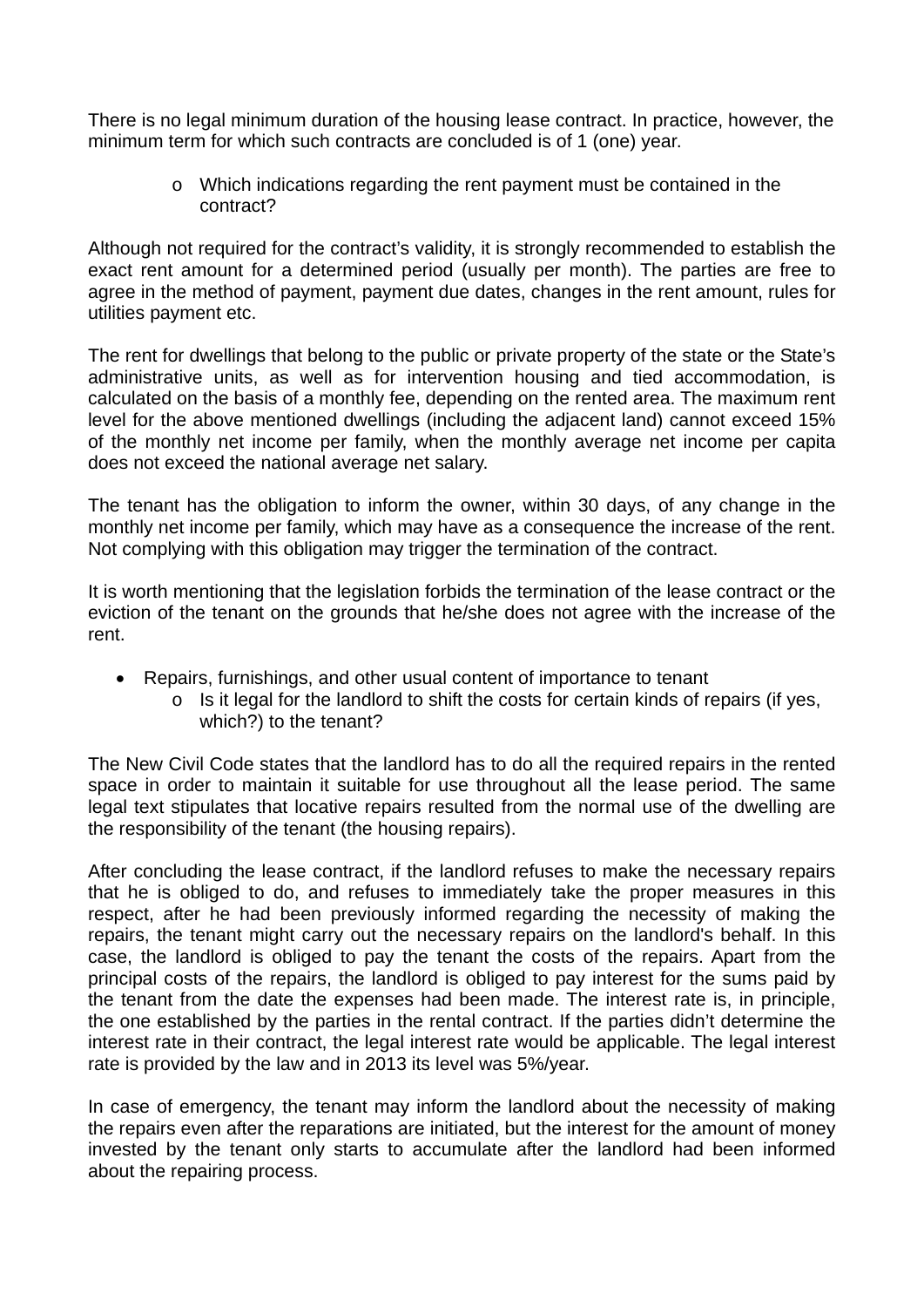The landlord has to preserve and repair the rented space not only in the tenant's interest, but in his own interest. The obligation of making the necessary repairs extends also to the accessories of the leased space.

The landlord is responsible to make the necessary repairs to the common parts that are used by more than one tenant, if it cannot be proven that the damages have been caused by a particular tenant, by the members of his family or by the sub-lessees that have contracted with that particular tenant.

The New Civil Procedure Code regulates an efficient instrument that can be used in order to get done the execution of the required repairs. This consists in the judge's order (presidential ordinance), pronounced with the summoning of the parties. By this means, the tenant or the sub-lessee may be obliged to use a smaller area of the rented space or may even be obliged to the eviction of the space. These measures could be applied only if they are justified during the repairing process regarding the repairs provided by the law that are the responsibility of the landlord.

> o Is the landlord or the tenant expected to provide furnishings and/or major appliances?

The furnishing details are subject to free agreements among the tenant and the landlord. The landlord might be in some circumstances willing to change the furniture and negotiate the price covered if an agreement with the tenant cannot be reached otherwise.

Since private rental contracts are poorly regulated, there are many clauses that the landlord can include. This is usually dependent on the landlord's past experiences. If the landlord has little experience, the contract will be short and will only cover basics such as the deposit, repairs, animals, termination form etc. Again, it is usually possible to negotiate on certain clauses if the tenant appears reliable for the landlord.

> o Is the tenant advised to have an inventory made so as to avoid future liability for losses and deteriorations (especially in the case of a furnished dwelling)?

It is recommendable to sign a protocol at the tenancy beginning and its termination. This document should contain an assessment of the condition of the rooms, equipment and furniture; also the registration of meters of the various utilities should be registered.

o Any other usual contractual clauses of relevance to the tenant

Other contractual clauses of relevance to the tenant may include:

- Clause on the landlord's right to access to the property in case of repair works and the rules to be followed;
- $\triangleright$  Clause on the right of the landlord to inspect the dwelling:
- $\triangleright$  Clause on the provision of the security deposit;
- $\triangleright$  Clause on the responsibilities of the parties for the maintenance and utilities costs;
- $\triangleright$  Clause on the prohibition of keeping domestic animals etc.
- Parties to the contract
	- o Which persons, though not mentioned in the contact, are allowed to move into the apartment together with the tenant (partner, children etc.)?

According to the New Civil Code's regulations, in the absence of a prohibition clearly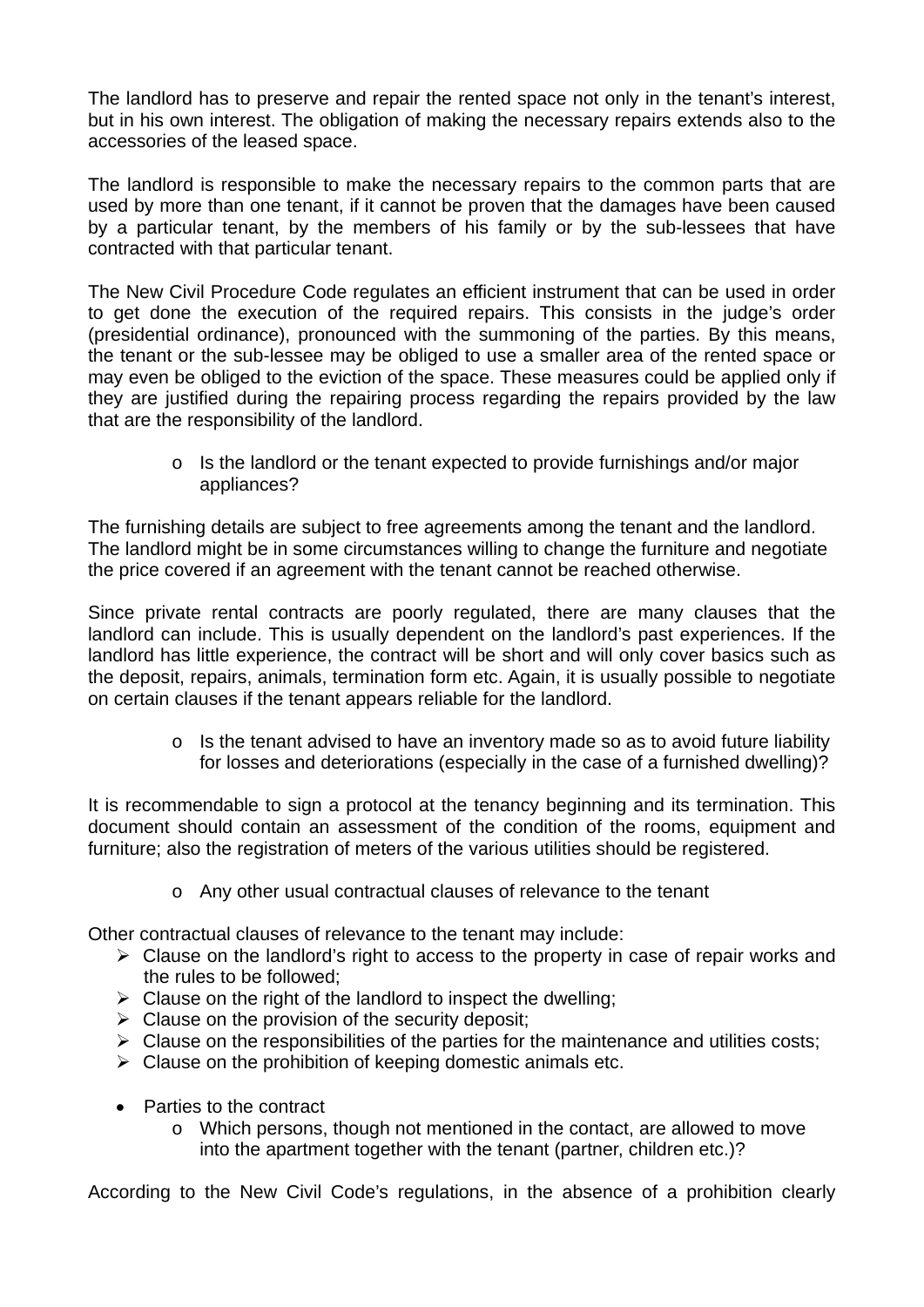stipulated with respect to this matter, other people may also live together with the tenant. In this case, as long as they use the space that forms the object of the lease contract, they will also be held responsible for any of the obligations arising from the contract. So, a written consent of the landlord is not needed any more

> $\circ$  Is the tenant obligated to occupy the dwelling (i.e. to use as tenant's primary home)?

In private tenancy the tenant is not obliged to use the rented property and therefore it would be enough for the landlord to ensure that the dwelling is available to the tenant without the need of any particular formal actions to be performed. Once the dwelling is handed over the tenant shall be obliged to pay rent no matter if he/she actually uses the house.

In public tenancy non-occupancy for more than two months, without good reason, may be a ground for termination of the tenancy agreement, which is justified by the strong demand for social housing.

- o Is a change of parties legal in the following cases?
	- divorce (and equivalents such as separation of non-married and same sex couples);

If a couple cannot continue to share the family dwelling due to irreconcilable disputes, the benefit of the lease contract can be assigned to one of the spouses. When assigning the lease, a number of things must be taken into consideration, in the following order: (1) the situation of minor children, (2) what and who triggered the divorce and (3) whether the former spouses have the possibility to acquire another place to live. Assigning the benefit of the lease contract is made with the citation of the landlord and takes effect from the moment the court makes the final decision.

> apartments shared among students (in particular: may a student moving out be replaced without permission of the landlord);

There are no specific provisions in the Romanian legislation for such particular cases. Subsequently, the general rules regarding the parties and the beneficiaries to the contract shall apply. This means that a new (student) tenant cannot lawfully move into a rented apartment without the landlord's consent.

• death of tenant;

According to the New Civil Code, the rental housing contract terminates within a period of 30 days following the death of the tenant. Descendants and ascendants of the tenant have the right to choose the continuation of the rental housing contract in a term of 30 days following the death of the tenant. This is possible only if their names appear in the contract and if they have lived with the tenant (cumulative conditions). In other words, even if the descendants and ascendants of the tenant live with the contracted tenant and their name appears in the contract, they do not automatically inherit the tenancy. They must choose within 30 days between the termination or continuation of the contract. If they choose to continue, the parties have to name a lease contract signatory on behalf of the deceased tenant. If they do not reach an agreement within 30 days from the registration of the tenant's death, the appointment shall be made by the landlord.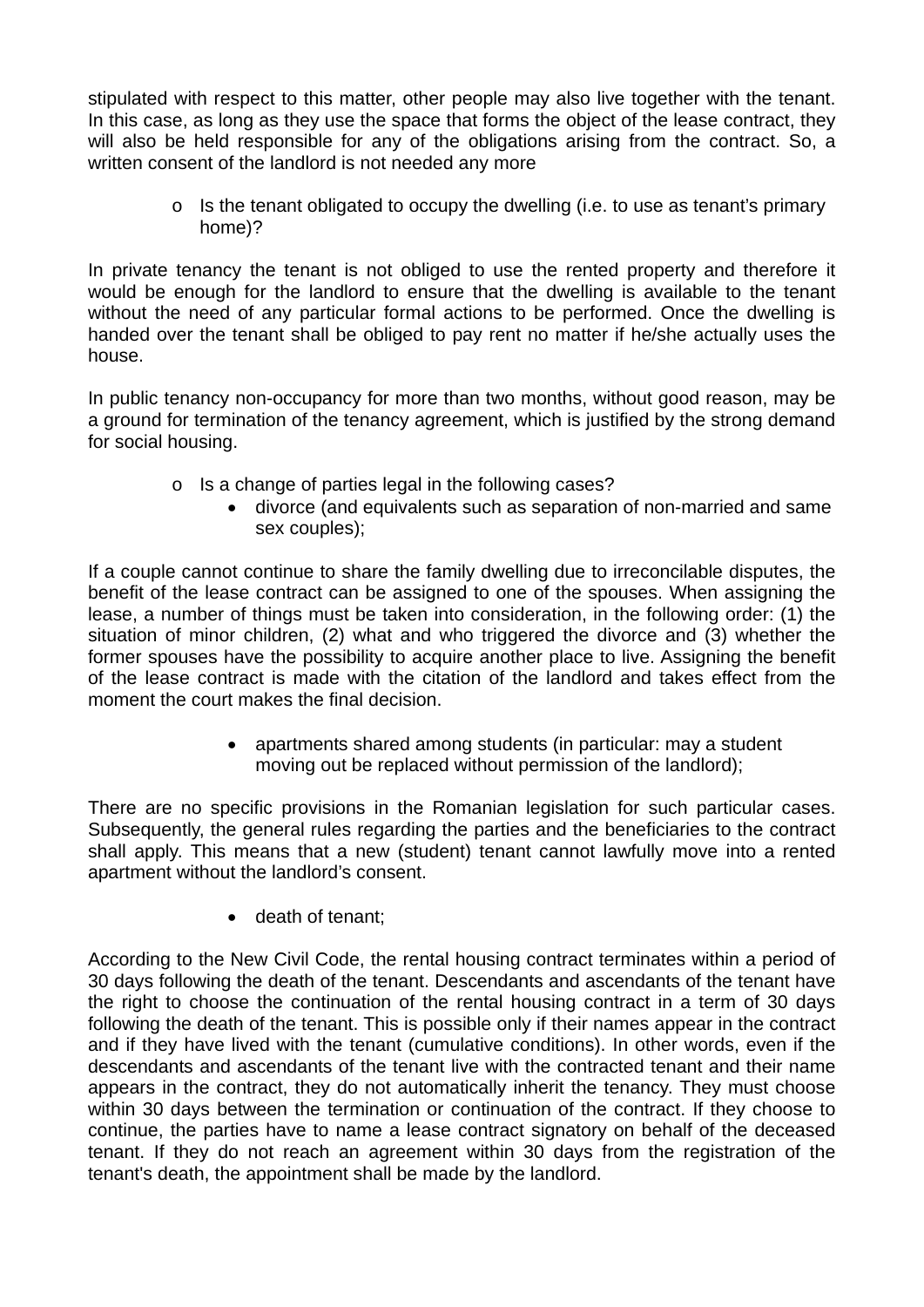Even though only one of the spouses is the holder of the contract or the contract had been concluded before marriage, each of the spouses has a personal right to housing, arisen from the rental contract. Should one of the spouses die, the surviving spouse will continue executing the lease contract, if he/she does not waive his/her right, within the aforementioned 30 days term.

• bankruptcy of the landlord;

In case of the bankruptcy of the landlord, $4$  the public auction conducted by a bailiff (for example for debts of the landlord) cancels all other rights over the real estate property. In the practice of bailiffs, this includes the rights of tenants as well. If the contract does not have a verifiable date and the lessee is in possession of the property, the contract shall be binding upon the transferee as a contract of lease with an indefinite term.

> o Subletting: Under what conditions is subletting allowed? How can an abuse of subletting (when the tenant is offered not an ordinary lease contract but only a sublease contract) be counteracted?

The New Civil Code states that the tenant may only sublet the dwelling with the written consent of the landlord. If the latter agrees and there is no contrary stipulation in the contract, the subtenant shall be jointly liable with the tenant for the obligations towards the landlord stipulated under the rental housing contract.

As a protection measure for the landlord, in case of subletting, the landlord can sue both the main tenant and the sub-lessee (the landlord has a direct action against the sublessee) in order to obtain the fulfilment of the obligations arising from the residential lease. The New Civil Code establishes joint liability of the transferee and of the sub-lessee with regard to tenant's obligations and to the fulfilment of the obligations towards the landlord established by the lease contract. In practice, subletting is rarely used in the context of residential tenancy contracts.

Privately rented dwellings can be further sublet or partially sublet if the landlord agrees to it in writing. For the public rentals, the tenant should look up the rules in the municipal/ministerial decree, according to the situation.

The rules of subletting and the protection enjoyed by the tenant are exactly the same as in the case of a normal lease.

o Does the contract bind the new owner in the case of sale of the premises?

The sale of the dwelling does not affect the tenancy relationship, unless it is specified otherwise in the contract: a contract clause could state that the tenancy contract is terminated with the sale of the dwelling. Without such a clause, the dwelling may only be sold with the tenant.

- Costs and Utility Charges
	- o What is the relevant legal regulation of utilities (i.e. the supply of water, heating and electricity)? Must the landlord or the tenant conclude the contracts for provision of utilities?

<span id="page-11-0"></span> 4 In Romanian law, the notion "bankruptcy" is not applicable if the landlord is natural person. If the landlord is legal entity the general rules are applicable.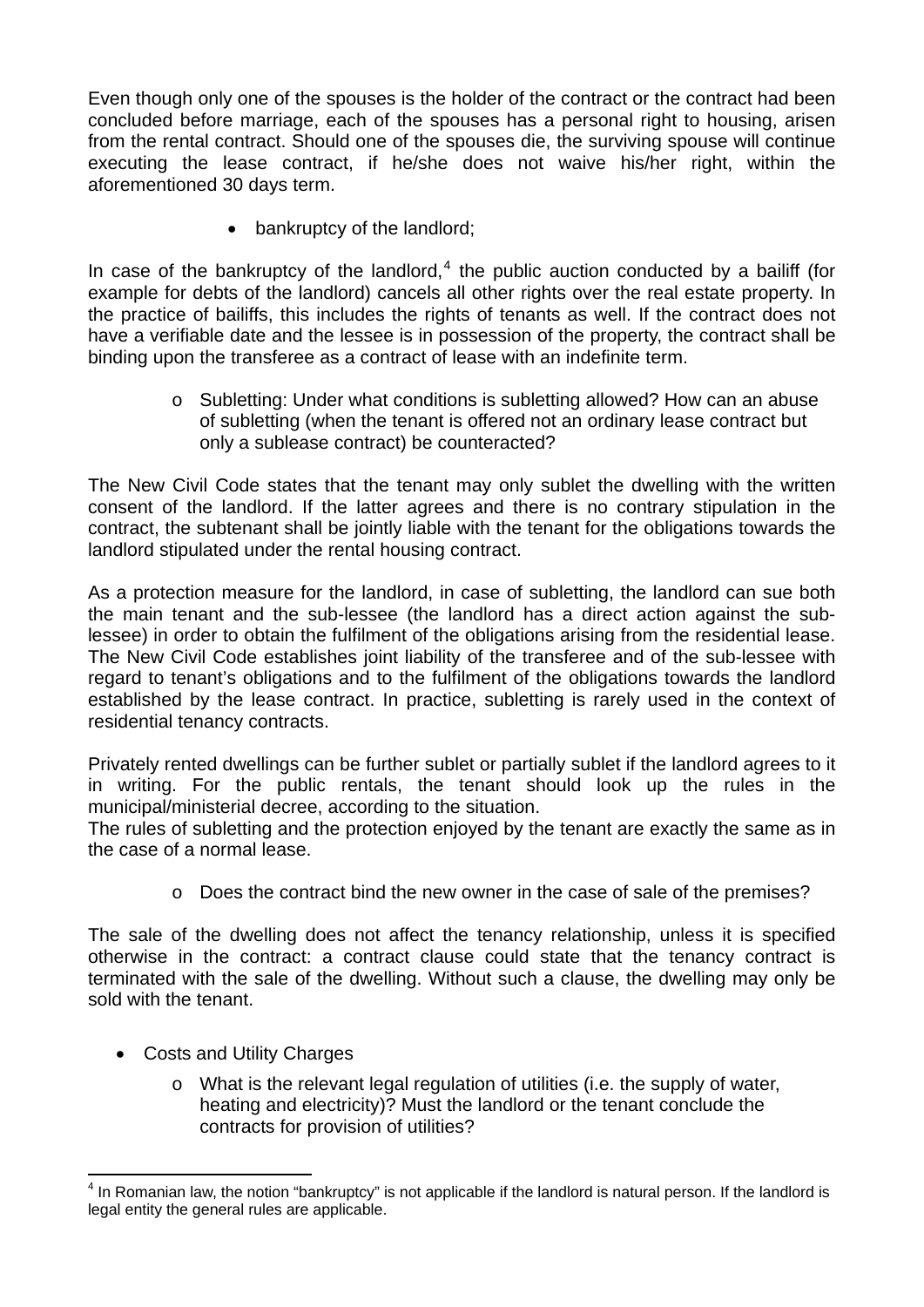The legislation does not contain any exhaustive rules regarding utilities. Only the New Civil Code stipulates that tenants are required to contribute to the costs of lighting, heating and cleaning of common parts and installations or other similar expenses. Therefore, the landlord and the tenant may agree freely on the distribution of the financial burdens related to utilities.

The utilities have constituted traditionally the subject of direct contracts between the service providers (for heating, water, electricity, garbage collection, gas, telephone, cable TV, etc.) and homeowners. Nowadays, utility companies use standard contracts for apartment buildings that have a registered association of owners<sup>[5](#page-12-0)</sup>. Therefore, the contracts for the utilities are usually concluded with the owner and are invoiced on behalf of the owner. Then, according to the provisions of the lease contract, the owner recovers them (the utilities) from the tenant(s).

In practice, the usual utilities desired by the tenants are: electricity, gas for heating and cooking, water, waste collection. Even though some additional utilities are not necessary for a building to be and remain habitable, the tenants desire at least to have access to TV and telephone suppliers (and to conclude themselves the contracts).

> o Which utilities may be charged from the tenant by the landlord? What is the standard practice?

Some companies (e.g. some Internet providers) agree to contract directly with the tenant, since there is no risk of significant loss in case of default. However, in the absence of contrary contractual provisions, the owner does not have an obligation to conclude a contract with service providers (for phone, Internet, cable TV, etc.) in order to make them available to the tenant. This is not part of the landlord's legal obligations, because telecommunication services are considered luxury utilities, and not basic utilities. In the Romanian legislation there are three types of expenses: necessary expenses (that are made in order to preserve the good), useful expenses (that are made in order to increase the value of the good) and luxury expenses (that are made only for the pleasure of the owner of the good). Or, the legal obligation of the landlord is to keep the property in good condition for use throughout the rental contract and the telecommunication services are usually included in the category of the luxury expenses, which are not the obligation of the landlord. However, in practice, even these extra utilities are provided by the landlord (and paid by the tenant), most often being sine qua non conditions of the rental contract.

> o Is the tenant responsible for taxes levied by local municipalities for the provision of public services (e.g. for waste collection or road repair)?

The waste collection usually is performed by the local authorities (or a company appointed by it). The owner of the real estate is obliged to pay the waste collection fee and the

 $\overline{a}$ 

<span id="page-12-0"></span><sup>&</sup>lt;sup>5</sup> In Romania, the owners are obliged to administer the condominium. The simplest and most usual way to care for the common areas is the establishment of an association of owners (which is not mandatory). The latter has legal personality and it can conclude, on behalf of the owners, contracts with suppliers.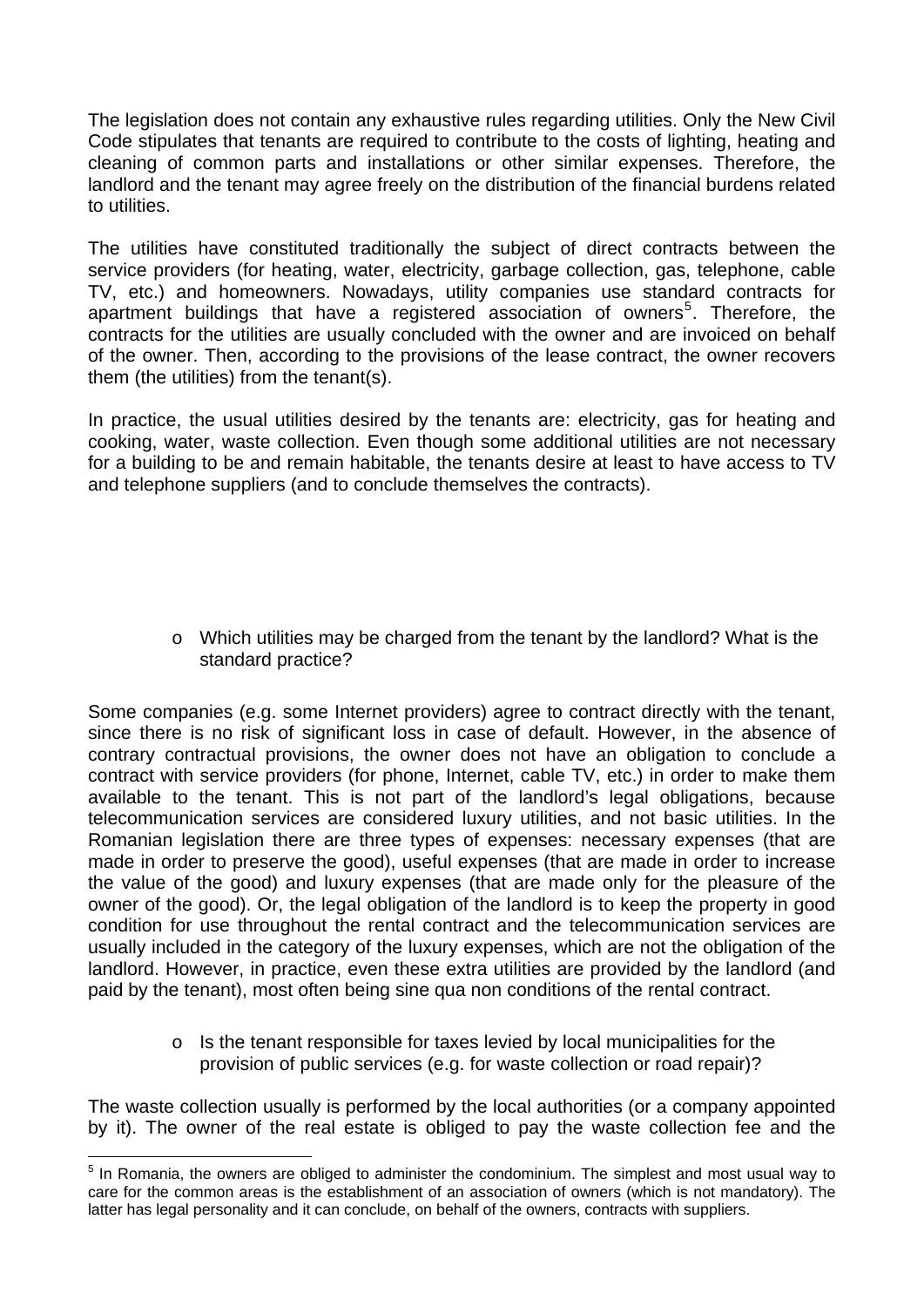property tax. These are local taxes, determined through municipal decisions and collected by local authorities through the municipal administration.

In the case of private rented properties, property tax and waste management fee remains the responsibility of the owner, unless otherwise agreed with the tenant.

> o Is it lawful to shift condominium costs, and if yes, which ones, onto the tenant (e.g. housekeeping costs)?

Parties can freely negotiate this issue and there is no legal prohibition the operational condominium costs (cleaning, common water, electricity consumption etc.) for to be shifted to the tenant. However, those of costs for substantial improvements or repairs shall be borne by the lessor.

- Deposits and additional guarantees
	- o What is the usual and lawful amount of a deposit?

The New Civil Code and the 1996 Housing Law do not contain any rules regarding the deposit amount in relation to tenancy contracts. However, Article 37 of GEO 40/1999 stipulates the tenant must provide a deposit in order to guarantee the execution of his obligations. At the date of the conclusion of the housing lease contract, the parties have to agree on establishing a warranty deposit. The deposit cannot exceed the amount equal to the rent for three months, at the rate for the current year, if the rent is not paid in advance for a period of three months (art. 38 of the GEO 40/1999). If the rent is paid in advance for a period longer than three months, the deposit will no longer be provided.

Such guarantee is used in practice to pay the utility invoices at the end of the lease's term or may represent the last month of rent.

> o How does the landlord have to manage the deposit (e.g. special account; interests owed to the tenant)?

There are no specific rules in place for deposit management during the tenancy period. The deposit is reimbursed to tenants within 3 months from the date when the parties handed over the keys. If the deposit is not reimbursed, the whole deposited amount or the remained balance of it, after deducting the expenses stipulated in art. 40 of the Government Emergency Ordinance no. 40/1999, produces interests.

- o Are additional guarantees or a personal guarantor usual and lawful?
- o What kinds of expenses are covered by the guarantee/ the guarantor?

Additional guarantees or a personal guarantor are lawful however not usual practice in Romania.

### **3. During the tenancy**

### **3.1. Tenant's rights**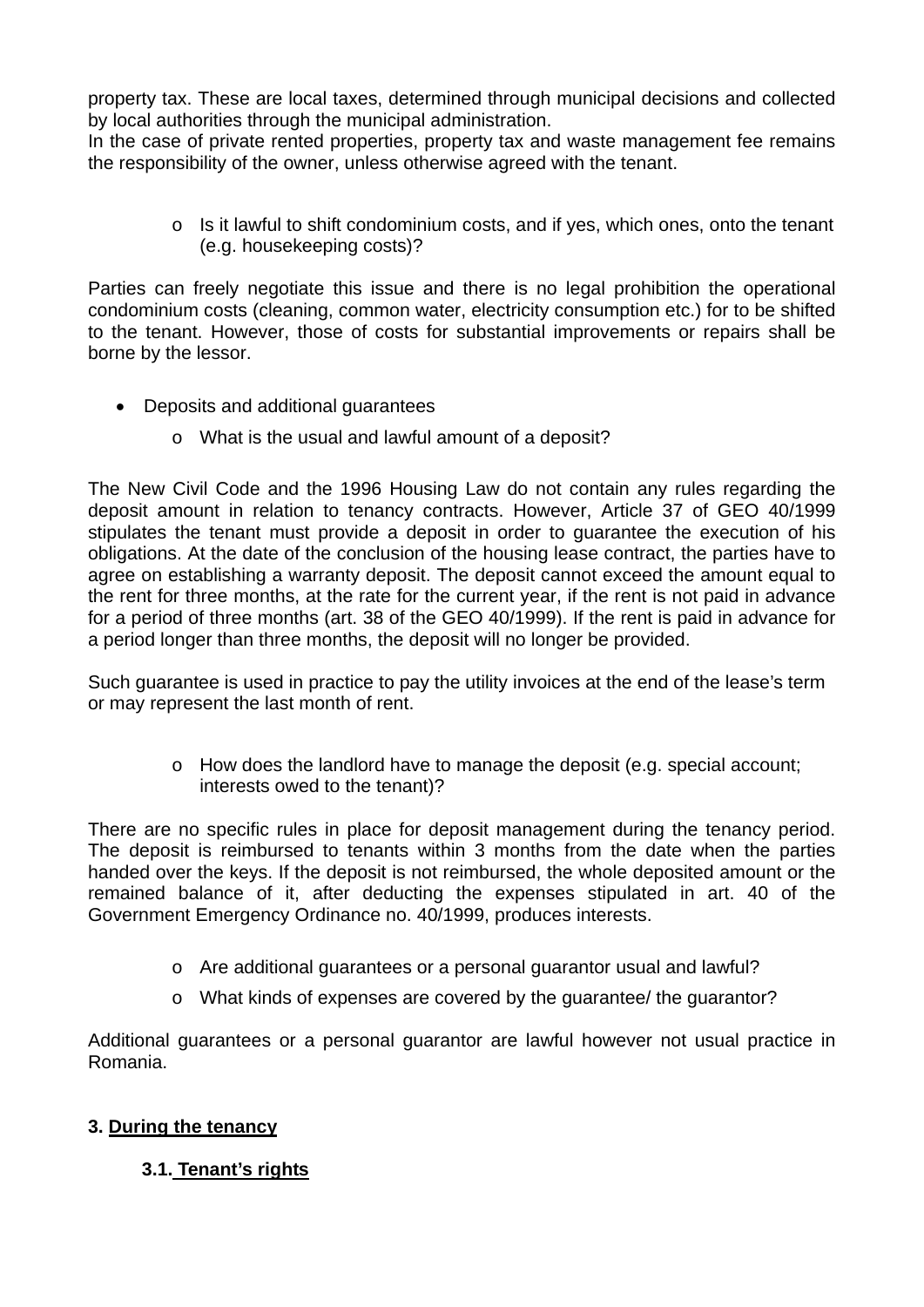- Defects and disturbances
	- o Which defects and disturbances are legally relevant (e.g. mould and humidity in the dwelling; exposure to noise e.g. from a building site in front of the dwelling; noisy neighbors; occupation by third parties)?

The basic definition of a "defect" is that it "renders the undisturbed use of the dwelling difficult or impossible". As per the minimum requirements of a "convenient dwelling", stipulated by Annex 1 of the Housing Law, a particular living space has to satisfy the user's requirement to cover all the essential needs - rest, cooking, education and hygiene – through its characteristics, facilities, and quality. The landlord needs ensure these qualities at the handover of the dwelling, and maintain them throughout the duration of the contract, by carrying out repair work when necessary. The refusal of the landlord to comply with this obligation leads to his/her patrimonial liability, which can mean either that he/she has to offer compensation to the tenant, or even the termination of the contract, since the dwelling does not satisfy the tenant's needs.

The law makes a distinction between hidden and surface defects, and it suggests that the landlord is responsible for hidden defects only. As far as surface defects are concerned, the tenant should take note of them upon taking over the dwelling.

The landlord guarantees only for the de jure disturbances (only if a third persons claims a right over the dwelling) and not for the de facto disturbances (squatters etc). According to the regulations of the Civil Code, the tenant is liable to protect him/herself against de facto disturbances, save for the disturbances that have started prior to the asset's handover procedure that impedes the tenant to take over the asset.

Based upon the specific circumstances of each case the exposure to noise might be deemed to represent a defect of the dwelling, but such cases are to be reviewed by the court depending on several circumstances, for instance if the tenant has been aware of such defects when entering the housing lease contract.

> o What are the tenant's remedies against the landlord and/or third parties in such situations (e.g. unilateral rent reduction vs. rent reduction to be allowed by court; damages; "right to cure" = the landlord's right to repair the defect; the tenant first repairs the defect and then claims the costs from the landlord)

If the landlord repairs the dwelling defects, hence eliminating all defects that might encumber or diminish the use of the dwelling, the provisions stipulated by art. 1791 of the Civil Code are not in effect anymore. The tenant may ask a court of justice to force the landlord to carry out the repair works in order to eliminate the defects and to keep the dwelling in good condition. At the same time, the tenant may carry out the repair works on behalf of the landlord, if the landlord does not take any action within a 30 day period once the tenant notified him/her in writing about the problem.

Based on art. 1827 of the Civil Code, the tenant is entitled to terminate the contract if the defects continue to pose a danger to the health of physical integrity of the inhabitants after the repair works.

According to art. 1791 par. (2) of the Civil Code, the landlord can be held accountable for the torts inflicted upon the tenant by the existing defects, even if the landlord was unaware of such defects upon concluding the contract, since his main obligation is to ensure the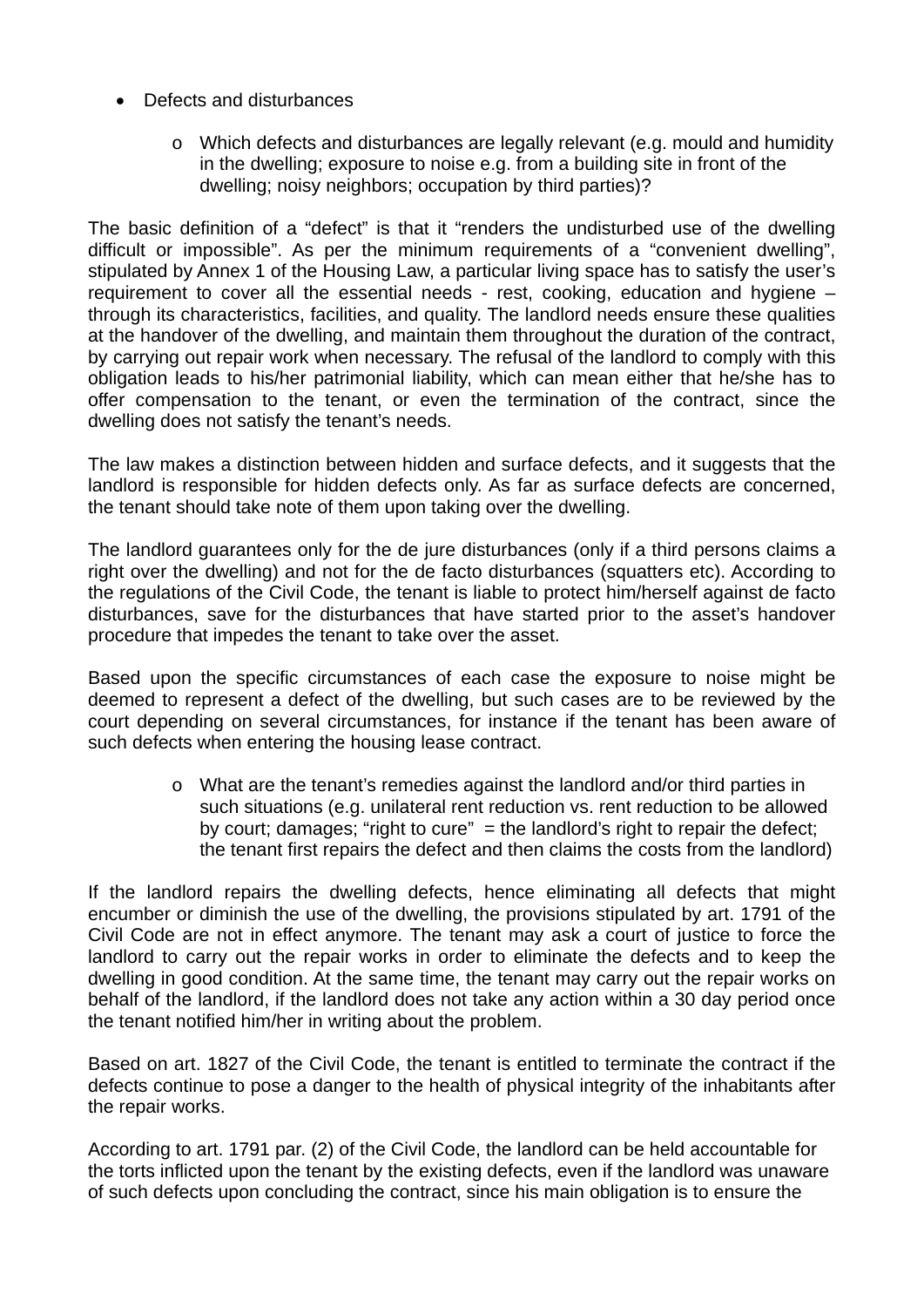undisturbed and proper use of the rented dwelling.

- Repairs of the dwelling
	- o Which kinds of repairs is the landlord obliged to carry out?

Only the small repairs related to damages which are caused by conventional use shall be at the expense of the lessee. The repair of all other damages, if they are not caused through the lessee's fault, shall be at the expense of the lessor. If the property perishes completely or partially the extinguished obligation of the landlord due to impossibility of performance shall lead to cancelation of the lease ex jure.

> o Does a tenant have the right to make repairs at his own expense and then deduct the repair costs from the rent payment?

According to the Civil Code, the tenant is entitled to pay a lower rent if the landlord does not eliminate the defects within the shortest time span. This means that the hidden and surface defects that occurred during the period of the contract only diminished the tenant's possibility to properly use the dwelling. The seriousness of the defects is discussed in relation to the intermediate cause of the renting contract, which is can determine whether the fault encumbers or only diminishes the proper use of the dwelling.

The landlord does not have to offer recovery of damages to the tenant, if he/she can prove that he/she was not aware of the existence of any hidden defects and that, given the circumstances, he/she was not under the obligation to be aware of them.

- Alterations of the dwelling
	- o Is the tenant allowed to make other changes to the dwelling?
		- In particular, adaptations for disability (e.g. building an elevator, ensuring access for wheelchairs etc.)
		- Affixing antennas and dishes
		- Repainting and drilling the walls (to hang pictures etc.)

According to the New Civil Code, the tenant has the right to compensations proved by justifying documents, for the necessary and useful renovations made to the dwelling, if they have been made with the prior consent of the landlord. In order to secure the compensations, the tenant benefits from a right of retention.

The judicial practice recognized the tenant's right of compensation at the time of the termination of the rental contract, by any of the methods stipulated by the law, because until the respective moment the tenant is the one who uses the value added to the building.

If the claim according to which the tenant could pretend the value of the ameliorations which exceed the inhabiting expenses were valid, it would favour a wrongful financial increase for the tenant. In such a case, at the end of the lease contract, the value of the renovations would be inferior (by their physical and moral usage) to the ones that the tenant has taken advantage (without any direct profit in favour of the landlord).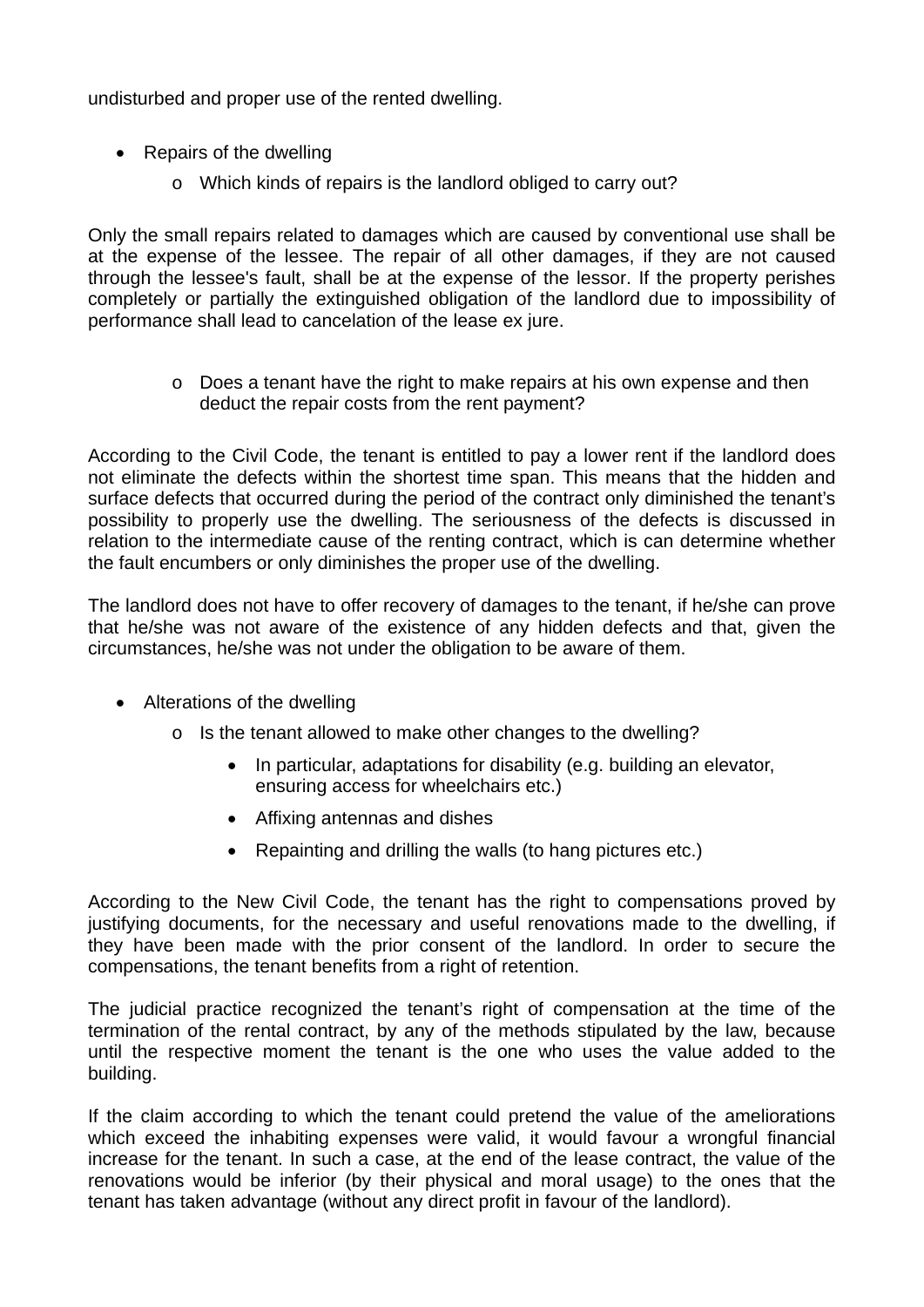The improvements performed without the prior consent of the landlord give him the right to require the tenant to restore the dwelling to its original state; and it entitles him to require compensation for any damage inflicted upon the dwelling by the tenant.

Until the termination of the renting contract, the tenant does not have any clear, actual or determined right of claim regarding the value of the improvements made, so that he cannot benefit from a right of retention in order to guarantee the claim.

The tenant can also claim the payment of the compensations from the new owner, if the dwelling has been renovated during the period of the lease contract, regardless of the moment when these expenses have been made.

The tenants living in a dwelling redeemed to their former owners according to Law no. 10/2001 also benefit from the right of compensation for the value added to the housing unit by means of necessary and useful renovations.

By renovations, we legally understand the necessary and useful expenses performed or carried out on the dwelling unit or the common spaces, which increase the value of the property, and which are borne exclusively by the tenant. The value of the renovations is established by an expert, by deducting the degree of usage of the renovation in a direct ratio to their lifespan from the updated value of the expenses borne by the tenant.

If the improvements made by the tenant are luxury expenses (for the personal pleasure of the tenant, i.e. those which do not include the necessary and useful expenses) the landlord can ask the tenant to undo them at the termination of the rental contract. In the same time, the landlord can choose to keep them, by paying to the tenant their counter value, averaged at the market. The proof of the improvements is made by a specialized expert, and the court establishes the actual necessity and usefulness of the renovations, depending on other pieces of evidence provided.

- Uses of the dwelling
	- o Are the following uses allowed or prohibited?
		- keeping domestic animals
		- producing smells
		- receiving quests over night
		- fixing pamphlets outside
		- small-scale commercial activity

The tenant is obliged to use the dwelling "prudently and diligently", in compliance with the purpose stipulated in the contract.

This implies that the tenant will refrain from committing abuses in its use and that he/she will respect the purpose for which the good was rented. The abusive character of the tenant's behaviour will have to be sanctioned restrictively.

If the profession of the tenant is mentioned within the contract, the consent of the landlord is needed for carrying out the profession (e.g. liberal arts, handcraft) in the dwelling.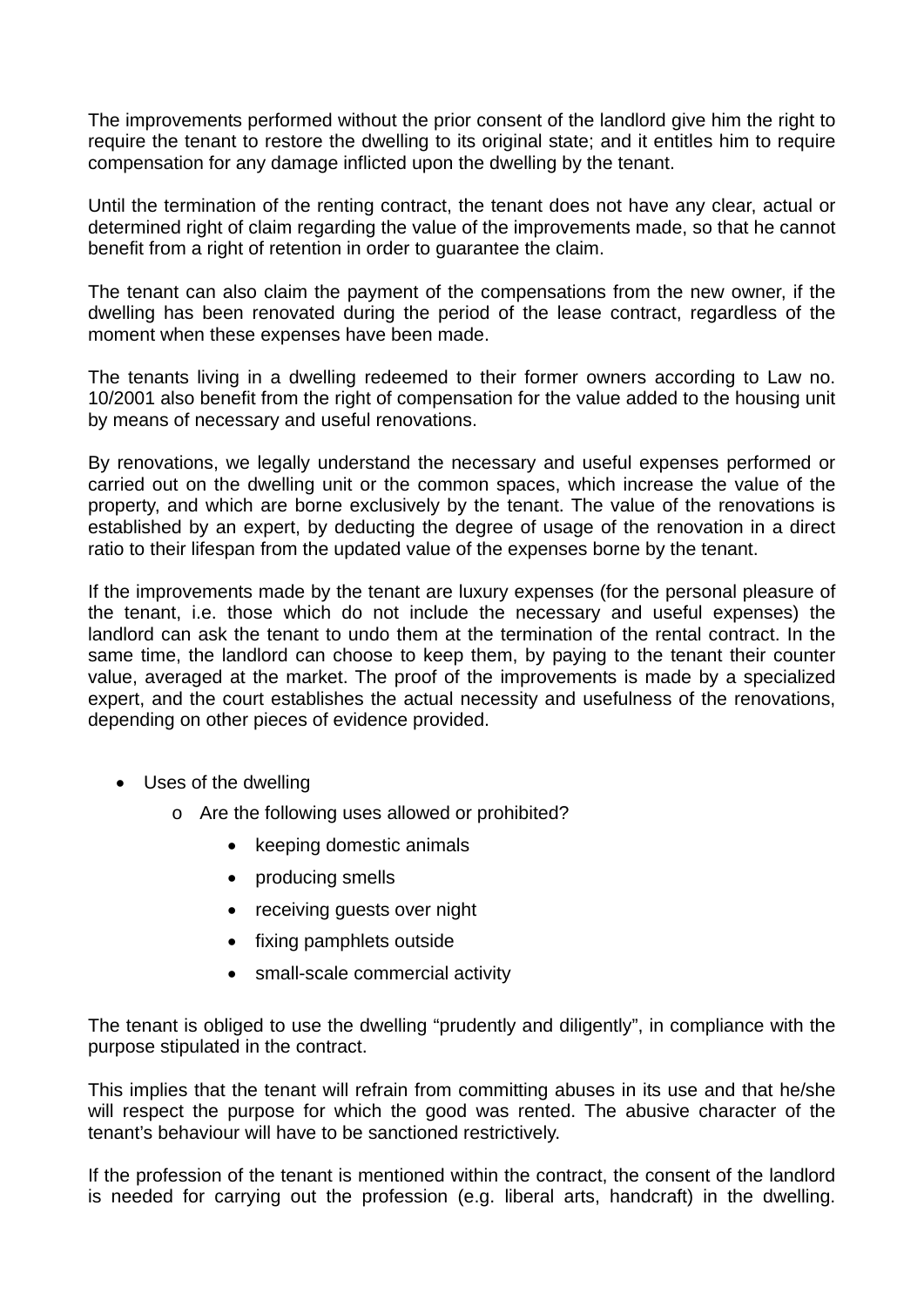However, the dwelling cannot become the headquarters of a political party or the premises for commercial activity. The judicial practice has concluded that we can talk about a change in the purpose of the inhabited space only when the dwelling is used for commercial purposes and not when the dwelling, rented under the provisions of the lease legislation, also represents the premises of a trading company (just a company seat, without carrying out real commercial activity). A company seat, as an identifying attribute thereof, is meant to localize it spatially, and to establish the legal relationships of the company, and it can differ from the place where the company is carrying out its activity.

The abusive use of the dwelling entails the change of its shape and purpose without the consent of the landlord. The provisional works executed by the tenants or cohabitants for facilitating its use do not constitute a transformation of the structure of the dwelling, so the consent of the landlord is not needed for these works. The consent of the landlord in order to change the purpose or the structure of the dwelling is needed when their rights, i.e. the property rights or the inhabiting rights, would be affected by the transformations or the planned works.

The legal interdiction to carry out constructional alterations takes into consideration the protection of the landlord's property right. The propriety right cannot be disturbed by starting constructional works which are not circumscribed within the limits of the tenant's right of use stipulated in the rental contract.

The parties can freely agree about the tenant's right to keep animals in the rented dwelling.

The legal sanction for the breach of this contractual obligation of the tenant to respect the intended purpose of the dwelling space is the termination of the rental contract at the request of the landlord and the payment for the recovery of damages.

There are even special laws which ratify this interdiction. According to art. 13 of GEO 40/1999, the tenants living in nationalised buildings whose intended purpose was habitation, who have changed the function of the building without the prior consent of the owner, could not benefit from the legal prorogation of the renting contract or the rightful renewal thereof, and they could be evicted at the request of the building's owner.

The termination of the contract can apply even in the case of a partial alteration of the functionality of the rented space.

The alteration of the purpose of the dwelling can be carried out only with the formal consent of the landlord, or under the provision of a contractual clause to this end. The extent to which the change of the aspect or the functionality of the dwelling, approved by the landlord, affects the aspect or the functionality of the common property, the consent of the flat owners' association is also required, as well as a favourable notice on the side of the owners or the renting contract holders of the dwellings neighbouring the space whose functionality is subject to altering.

### **4.2. Landlord's rights**

• Is there any form of rent control (restrictions of the rent a landlord may charge)?

In the private rental market there is no legal rent control. The parties can agree on any rent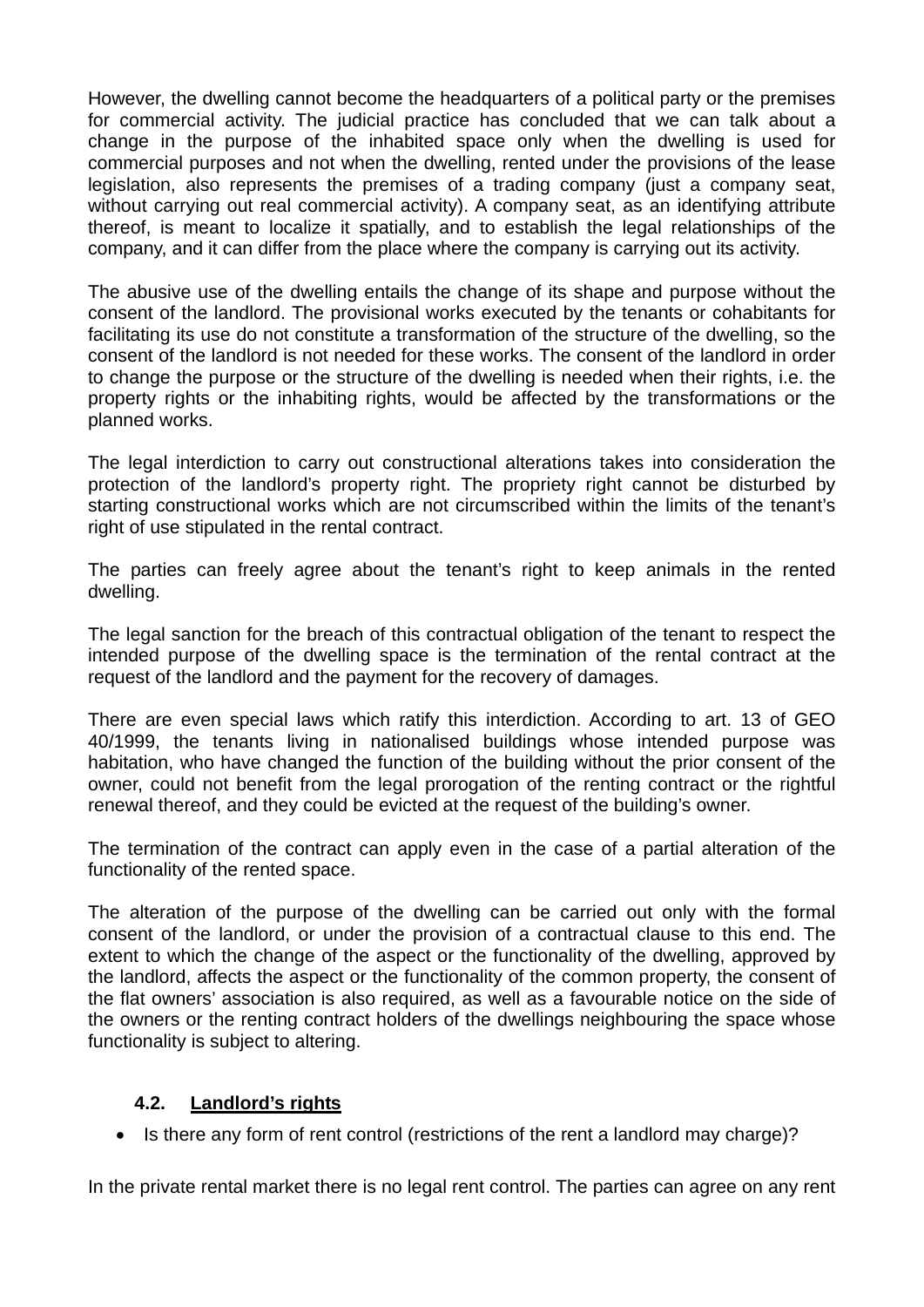level. At the same time, the rent amount must be serious (it must not be insignificant) and sincere (it must not be fictitious). Otherwise, the rental housing contract may be declared non-existent. Of course, the rent amount can be much higher or lower than the market value because the parties are free to agree any amount they want. It is a common practice in the market.

In principle, the amount of the monthly rent as well as its rules for changing and the method of payment, have to be stipulated in the contract. In this sense, the Civil Code stipulate that the closing up of the lease contract takes place as soon as the parties, by consensus, have agreed on the good and its price, i.e. the rent. The text is corroborated with article 1798 of the Civil Code. The latter stipulates that the lease contracts concluded in written form, that have been registered with the fiscal bodies, as well as the authenticated ones, represent enforceable titles for the rent payment at the term and by the method stipulated in the contract or, in the lack thereof, by the law.

By means of special norms, the contractual freedom may be restricted, regarding the rent amount, where such a measure can be justified by reasons related to social protection. This kind of restrictions are applicable equally to the dwellings belonging to the public and private domain of the state<sup>[6](#page-18-0)</sup> or that of the administrative and territorial units and with respect to the special status dwellings (social houses, houses for employees on business premises, company houses, hostels for the employees of the trading companies, companies, national societies or autonomous administrations) and to the dwellings privately owned by natural or legal persons.

- Rent and the implementation of rent increases
	- o When is a rent increase legal? In particular:
		- Are there restrictions on how many times the rent may be increased in a certain period?
		- Is there a possible cap or ceiling (fixed by statute or jurisprudence) which determines the maximum rent that may be charged lawfully?

The parties are free to set any rent amount. By agreement of the parties, the rent may also increase or decrease from one year to another, can be renegotiated after a certain period of time, can be determined by a third party, expert, etc. Under the general practice of the housing lease contracts, in case of contracts concluded for a period of one year, the rent remains unchangeable during this period.

> o What is the procedure to be followed for rent increases? To what extent can the tenant object to a rent increase?

<span id="page-18-0"></span> $\overline{a}$  $6$ The private domain of the state consists of movable and immovable assets which are not affected to a general interest or public service and therefore the rules of private law apply. On the other hand, the public domain includes: land under which public buildings are built, markets, communications paths, road networks and public parks, ports and airports, lands under forest, the river bed, lake/rivers basins, the Black Sea shores, including beaches, land for nature reserves and national parks, monuments, ensembles and archaeological sites, land or military or other assets which, by law, are in the public domain of the State or which, by their nature, serve a public interest. Land belonging to the public domain are inalienable and imprescriptibly. They can not be placed in the civil circuit unless, under the law, are transferred to the public domain.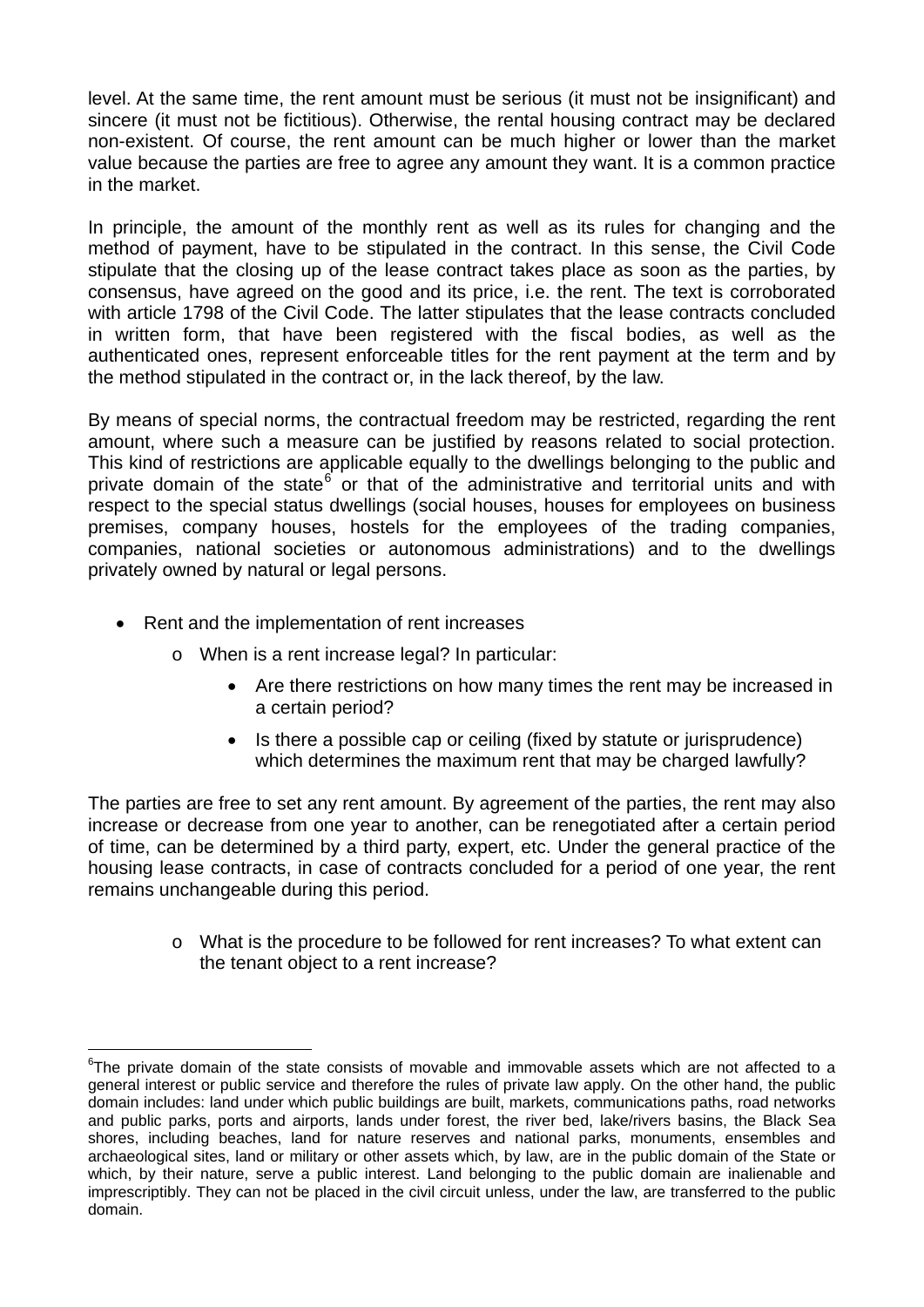In the public sector, the procedure is expressly regulated by GEO 40/1999 as shown above. In private rental housing, the situation is determined by the contractual clauses. If there is a contractual provision which allows the landlord to increase the rent (on the basis of objective criteria), it must be carefully applied. Otherwise, the only solution is a judicial adaptation of the contracts on the grounds of hardship clause regulated under article 1271 of the New Civil Code.

In the public sector, the tenant can be passive (not respond to the notification) and to oppose to the rent increase until the judicial claim is introduced. In front of the court the tenant can bring arguments regarding the groundlessness of the state/administrative unit/public institution request. However, if the court admits the grounds for rent increase, the only option the tenant has to oppose the increase is the termination of the contract.

In the private housing market, the opposition of the tenant can be expressed in the court: as an opposition to the judicial change of the rent or as a judicial claim against the rent increase on contractual grounds.

- Entering the premises and related issues
	- o Under what conditions may the landlord enter the premises?

In principle, the landlord does not have the legal right to enter into the rented dwelling without the consent of the tenant. Moreover, this protection of the tenant's right to use the dwelling is underpinned by criminal law.

As an exception to the principle mentioned above, the tenant is obliged to allow the landlord to examine the dwelling or to allow the access of the potential buyers or future tenants. The landlord can check the dwelling in the presence of the tenant, between 7 am to 8 pm, after a written notification. This legal provision is backed (using the expression "reasonable intervals") by the New Civil Code.

o Is the landlord allowed to keep a set of keys to the rented apartment?

Romanian law does not forbid the landlord to keep a set of keys, which is common in practice.

> o Can the landlord legally lock a tenant out of the rented premises, e.g. for not paying rent?

The landlord cannot lock a tenant out of the dwelling, because such an act of vigilantism is not legitimated by the Romanian law system.

> o Can the landlord legally take or seize a tenant's personal property in the rented dwelling, in particular in the case of rent arrears?

### **4. Ending the tenancy**

## **4.1. Termination by the tenant**

Open ended contract (if existing): under what conditions and in what form may the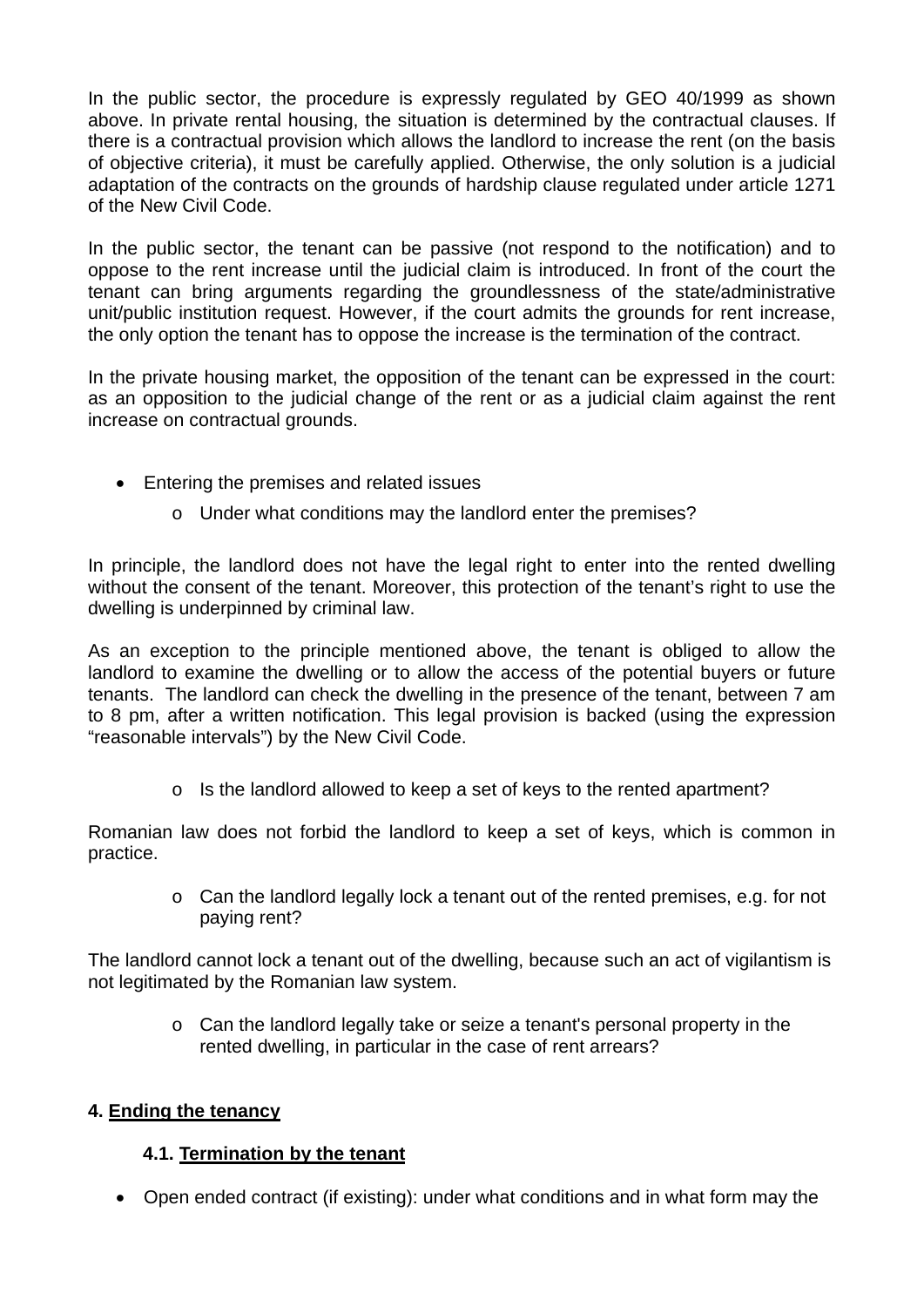tenant terminate the tenancy?

- Under what circumstances may a tenant terminate a tenancy before the end of the rental term (e.g. unbearable neighbours; bad state of dwelling; moving for professional reasons)?
- May the tenant leave before the end of the rental term if he or she finds a suitable replacement tenant?

The tenant can terminate unilaterally the rental contract by legal notice, provided that a notice deadline of at least 60 days is met. Given the public order character of the rule, the clause by means of which the parties exclude the denunciation right of the tenant or by which they establish a notice deadline shorter than 60 days is taken as not stipulated. The tenant does not have to explain the reasons of his decision, but he cannot terminate the contract for the non-execution of the obligations by the landlord without a justification, in which case he can obtain the termination of the contract.

The tenant can terminate, given the aforementioned terms, not only the initial contract, but also the amended contract or the one for which a legal prorogation has been established as in the last case, as maintained in the judicial practice, the prorogation is established in the best interest of the tenant, who can waive this right.

The tenant does not have to pay any compensation interest for discontinuing the tenancy before the deadline stipulated in the contract, but he/she could be obliged to pay the rent by the end of the date of the notice deadline, even if he leaves the dwelling before that date.

## **4.2. Termination by the landlord**

• Open ended contract (if existing): under what conditions and in what form may the landlord terminate the tenancy (= eviction) (e.g. the landlord needs the house for himself or wants to renovate and use it differently in the future)?

First of all, according to the Romanian Civil Code a lease agreement cannot be concluded for an indefinite term. The maximum period of time for which a lease contract can be entered must not be in excess of 49 years. Therefore, open-ended lease contracts may exist, but solely limited to the maximum number of years referred to hereinabove.

Second of all, in case a housing lease contract is concluded without a term/duration being explicitly mentioned in its content (which is mainly a theoretical hypothesis), then the Romanian Civil Code regulates that such lease agreement may be terminated by the landlord with a written notification which cannot be lower than:

- (i) 60 days in case the period of time for which the rent payment has been set-up is one month or higher;
- (ii) 15 days in case the period of time for which the rent payment has been set-up is under one month.

In what concerns the eviction, it is important to underline that should the landlord and tenant not reach a common agreement, the eviction can be made only based upon a court decision.

o Must the landlord resort to court?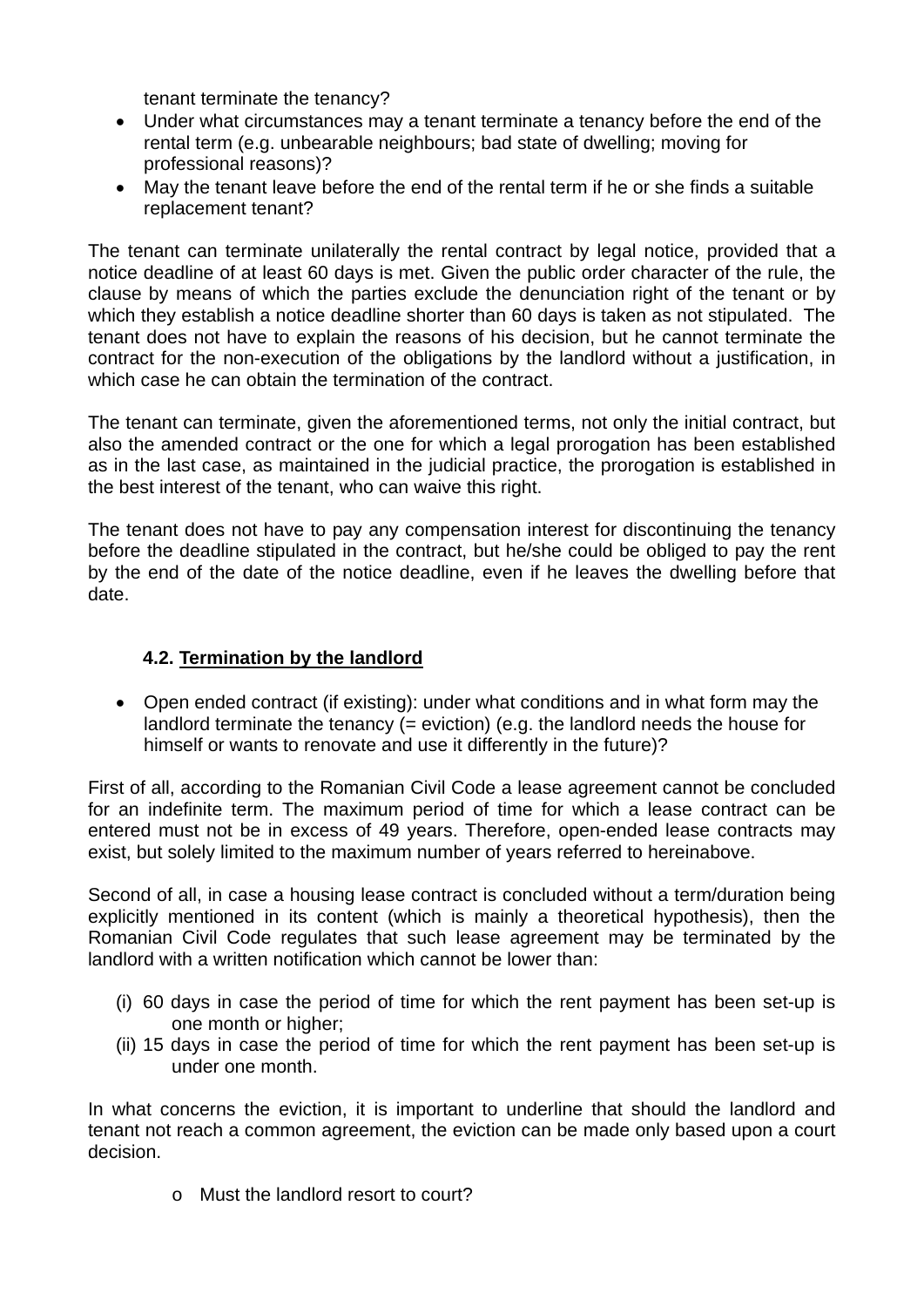The right for the tenant to contest the landlord's termination notice cannot be banned and/or eliminated in the contract. Note should be made that based upon the relevant regulations of the Romanian Civil Code in the field of open-ended lease contracts referred to hereinabove, the probability of a positive result of the tenant's challenge might be reasonably deemed as limited. In conclusion the landlord is not under the obligation to resort to the court of law for the unilateral termination of the housing lease contract.

o Are there any defences available for the tenant against an eviction?

In the hypothesis presented above (*i.e.,* termination by the landlord of an open-ended housing lease agreement) in theory there should not be any issues with obtaining an eviction court decision. However, in case, by virtue of example exclusively, the tenant has performed certain improvement works to the premises the landlord may be obliged to cover the relevant expenses prior to the premises' surrender. The Romanian Civil Code specifically provides that the tenant's eviction procedure can be made based upon a court decision issued in this respect.

- Under what circumstances may the landlord terminate a tenancy before the end of the rental term?
	- o Are there any defences available for the tenant in that case?
- What happens if the tenant does not leave after the regular end of the tenancy or does not hand in (all) the keys of the dwelling?

As above mentioned the Romanian Civil Code stipulates that in such hypothesis the tenant's eviction can only be made based upon a court decision / order obtained by the landlord in this respect. In such case, the tenant is obliged to the payment to the rent agreed under the lease contract until the effective surrender of the premises / dwelling and to the payment of any damages of any kind caused to the landlord until such date.

### **4.3. Return of the deposit**

 Within what timeframe and under what conditions does the landlord have to return the tenant's security deposit?

The timeframe and conditions of returning the tenant's security deposit are freely negotiable between the parties. The landlord is not entitled to keep the deposit for reasons that haven't been agreed or without a justified and documented reason.

- What deductions can the landlord make from the security deposit?
	- o In the case of a furnished dwelling: may the landlord make a deduction for damages due to the ordinary use of furniture?

Without proving and justifying that the tenant made damages to the dwelling, the landlord can't refuse the deposit returning.

## **4.4. Adjudicating a dispute**

- In what forum are tenancy cases typically adjudicated?
	- o Are there specialized courts for adjudication of tenancy disputes?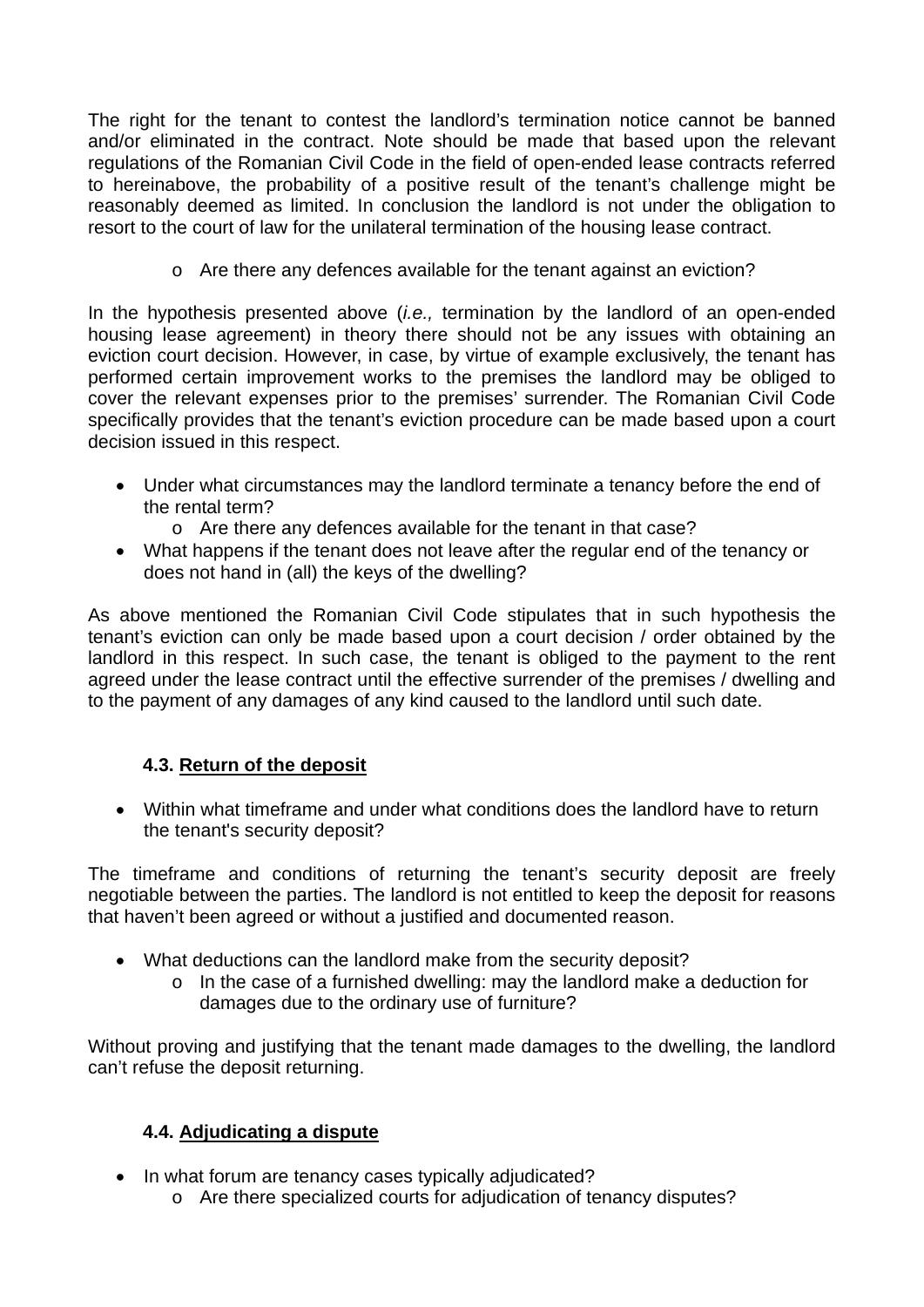- o Is an accelerated form of procedure used for the adjudication of tenancy cases?
- o Is conciliation, mediation or some other form of alternative dispute resolution available or even compulsory?

The eviction of tenant is to be carried out on the basis of a court order. The tenant has to pay the rent stipulated in the contract until the tenant leaves the dwelling, as well as to repair all damages brought upon the landlord's property until then. As a way to protect the tenant and to guarantee his/her right of usage, the eviction of the tenant can only be carried out through a court order, on the basis of the procedural dispositions of the common law.

The New Code of Civil Procedure, which applies from  $15<sup>th</sup>$  of February 2013, includes some legislative solutions meant to ensure a well-balanced safe-guarding of the rights and interests of the parties to the residential lease contract.

Art. 1039 of the New Code of Civil Procedure (NCCP) regulates the cases when the tenant or the occupant, after being notified according to the procedure stipulated under art. 1037- 1038 of the New Code of Civil Procedure (through an officer of the court), willingly leaves the dwelling. Under these circumstances, the owner or landlord may resume possession of the dwelling, de jure, without needing any kind of legal eviction procedure.

Voluntary eviction which translates into leaving the dwelling, without drawing up a formal transfer protocol is very dangerous for the former tenant because, upon taking over the dwelling, he/she did sign such a transfer protocol. In this case, it will be impossible for the tenant to prove that he/she has left the dwelling in the exact same condition in which he/she received it.<sup>[7](#page-22-0)</sup>

If the tenant does not voluntarily leave the dwelling, the eviction may be carried out only by means of a court order. The eviction court order may be opposable and is effective to all parties who live together with the tenant, with or without a right to do so.

Furthermore, if the tenant or occupant who has been notified of the eviction refuses to leave the dwelling, or has given up on his/her right to be notified and has lost, on any grounds, the right to use the dwelling, the landlord or the owner will ask the court to carry out, by means of a court order, the immediate eviction of the tenant or occupant at issue, on the basis of lack of right to keep using the dwelling.

The law stipulates that the court may receive an eviction demand from a landlord or owner only if the tenant or the occupant of the dwelling has been notified of this, through an officer of the court, in a 30 days' time-frame. Under such circumstances, if a notice has not been sent to the tenant, the eviction process could be dismissed on grounds of having been prematurely requested.

The eviction is not prematurely requested if the tenant has given up in writing on their right to be notified of the eviction. The landlord's right to immediately evict the tenant by means of a court order is, hence, acquiesced.

### **5. Additional information**

 $\overline{a}$ 

<span id="page-22-0"></span><sup>&</sup>lt;sup>7</sup> A.P. Dimitriu 'Corelatii. Explicatii'. in Gh. Piperea et al. Noul cod de procedura civila. Note. (Bucharest: Editura Ch Beck, 2013) 1001.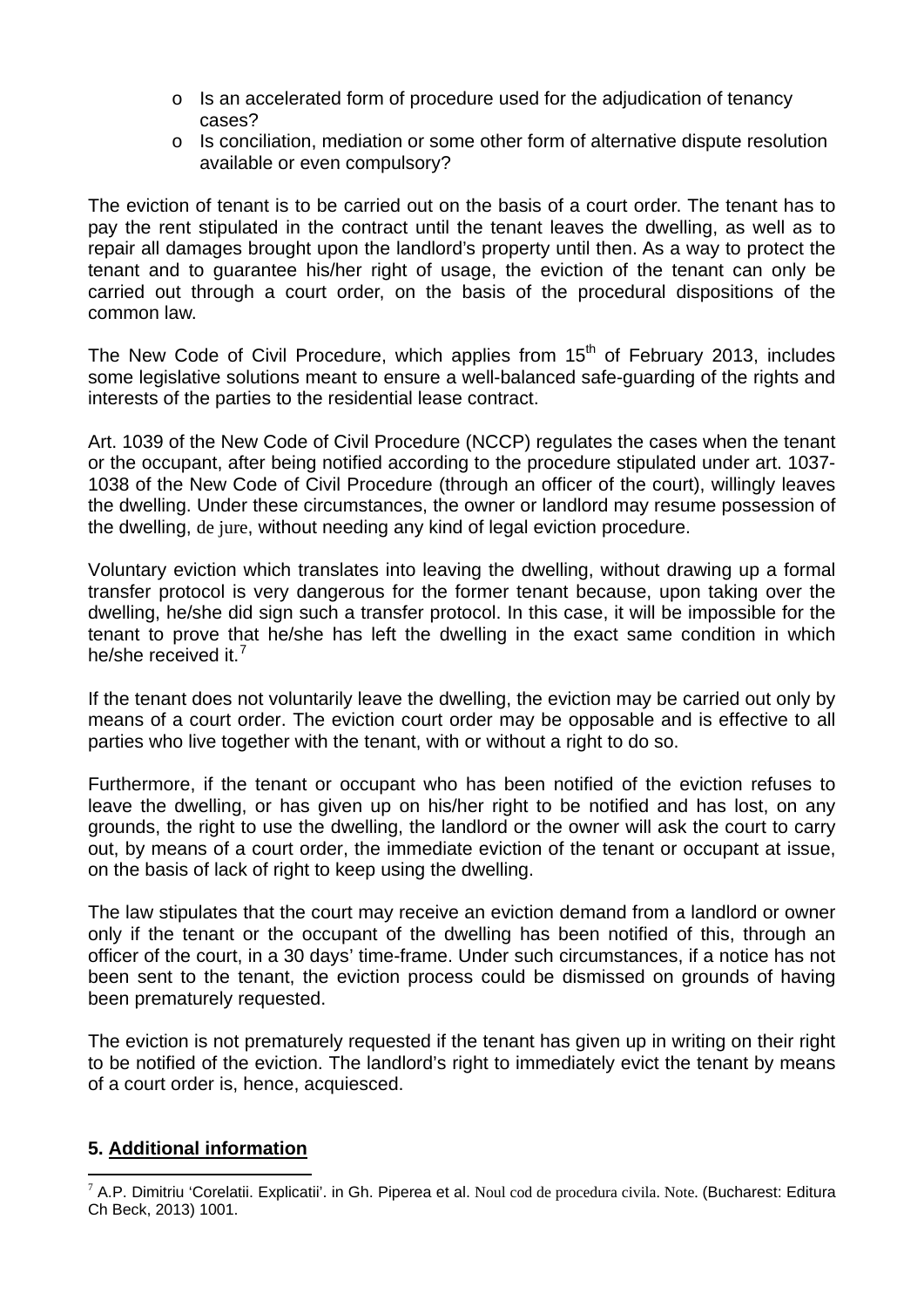• How does a prospective tenant proceed in order to get social or subsidized housing (e.g. dwellings offered by housing associations, municipalities, public bodies etc.) or housing allowances?

The conditions of becoming tenant in a public dwelling are stipulated in ministerial orders, detailed at local level by the local authorities that are entitled to detail and approve specific allocation criteria, according to local economic and social realities. People that are living in the municipality for a number of years are favored. The legal procedure privileges the mayor to nominate a special inter-departmental committee that analyses all submitted applications and prepares the final approval by the Local Council.

The most important and largest housing subsidy currently is the ANL program "Rental Housing for Young People". The local authorities assign the housing units built through the National Housing Agency taking into account the applications submitted. In order to get a housing unit, a prospective tenant must register a file with his application at the local authority.

Main criteria establishing the access to a housing unit:

- 1. The applicant for a housing unit, who may be assigned a rented housing unit for young people between 18 and 35 years of age on the date when the housing unit is assigned. The application for a housing unit is made only individually and in the applicant's own name. Supporting documents: legalized copy of the birth certificate and/or the identity card.
- 2. The applicant and the applicant's family members spouse, children and/or other dependants shall not privately own or did not privately own a housing unit and/or have not been assigned another renting housing unit for young people in the locality where they applied for a housing unit (as far as Bucharest is concerned, this restriction refers to the fact that the applicant should not privately own a housing unit in Bucharest, irrespective of the sector). Supporting documents: legalized representations (statements) of the applicant and, as the case may be, legalized representations of the applicant's spouse and of the other family members of the applicant, who are of age. NOTE: - This restriction does not refer to housing units alienated as a result of a divorce (property adjustment) or abusively nationalized housing units which have not been subject to restitution in kind.
- 3. The applicant for a housing unit must carry on his/her activity in the locality where the housing unit is situated. In the case of the sectors in Bucharest and the Ilfov county communes situated within their proximity (around Bucharest), the area which this requirement refers to shall be determined by the local authorities with the approval of the Ministry of Construction, Transport and Tourism, for each of the housing sites, and it will be made public in compliance with Article 14, paragraph (1) of the Methodological Norms. Supporting documents: certificate issued by the institution the applicant works for (stating that the applicant is their employee) accompanied by a copy of his/her updated Work Record.
- 4. The allocation of the housing units is made within the limits of the available housing stock, taking into account both the vacant housing units from the existing housing stock and the housing units to be completed under sub-projects approved and included in the Program regarding the renting housing construction for young people.